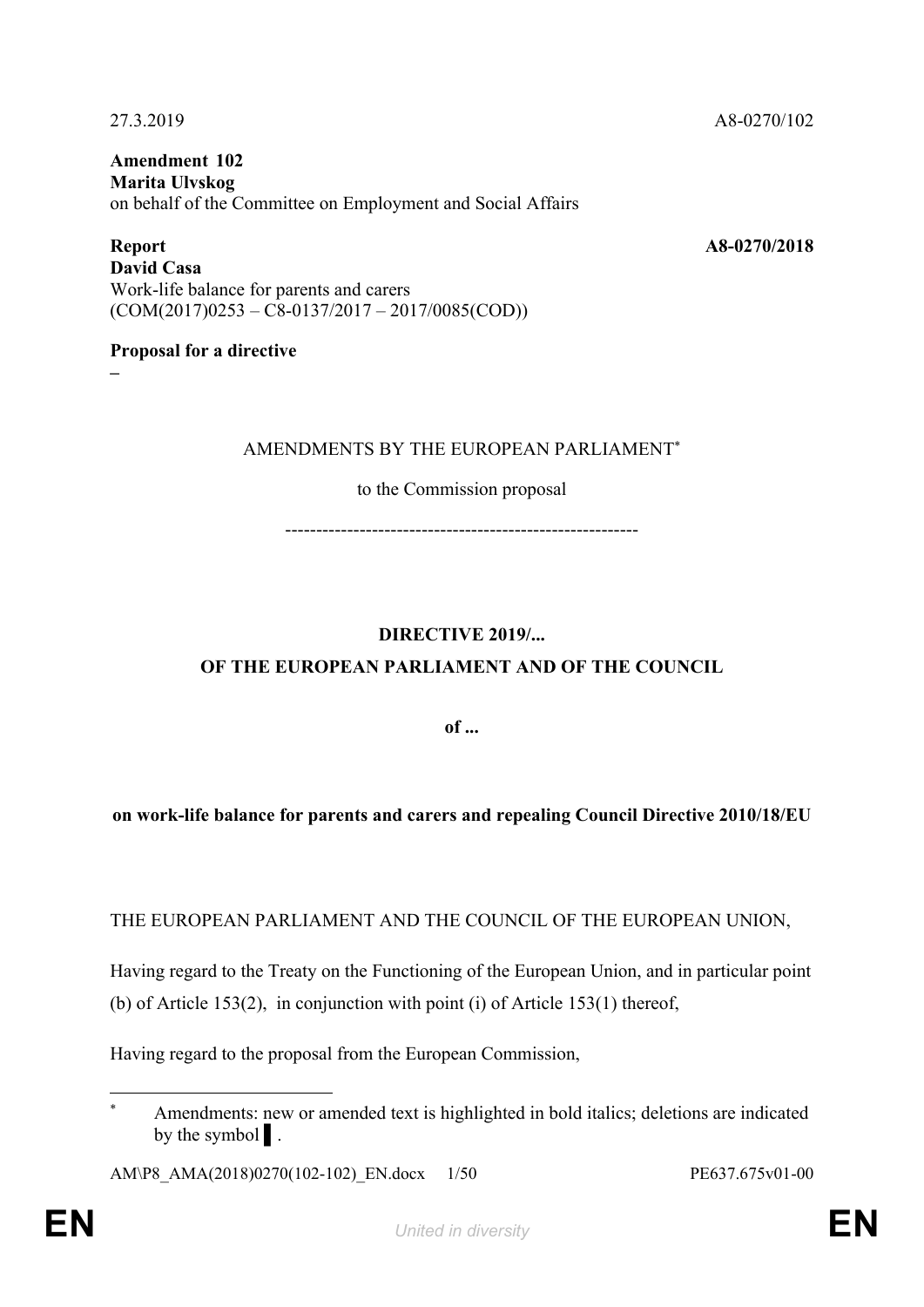After transmission of the draft legislative act to the national parliaments,

Having regard to the opinion of the European Economic and Social Committee<sup>1</sup>,

Having regard to the opinion of the Committee of the Regions<sup>2</sup>,

Acting in accordance with the ordinary legislative procedure<sup>3</sup>,

AM\P8\_AMA(2018)0270(102-102)\_EN.docx 2/50 PE637.675v01-00

 $\frac{1}{2}$  OJ C 129, 11.4.2018, p. 44.

<sup>2</sup> OJ C 164, 8.5.2018, p. 62.

<sup>3</sup> Position of the European Parliament of .. (not yet published in the *Official Journal*) and decision of the Council of .....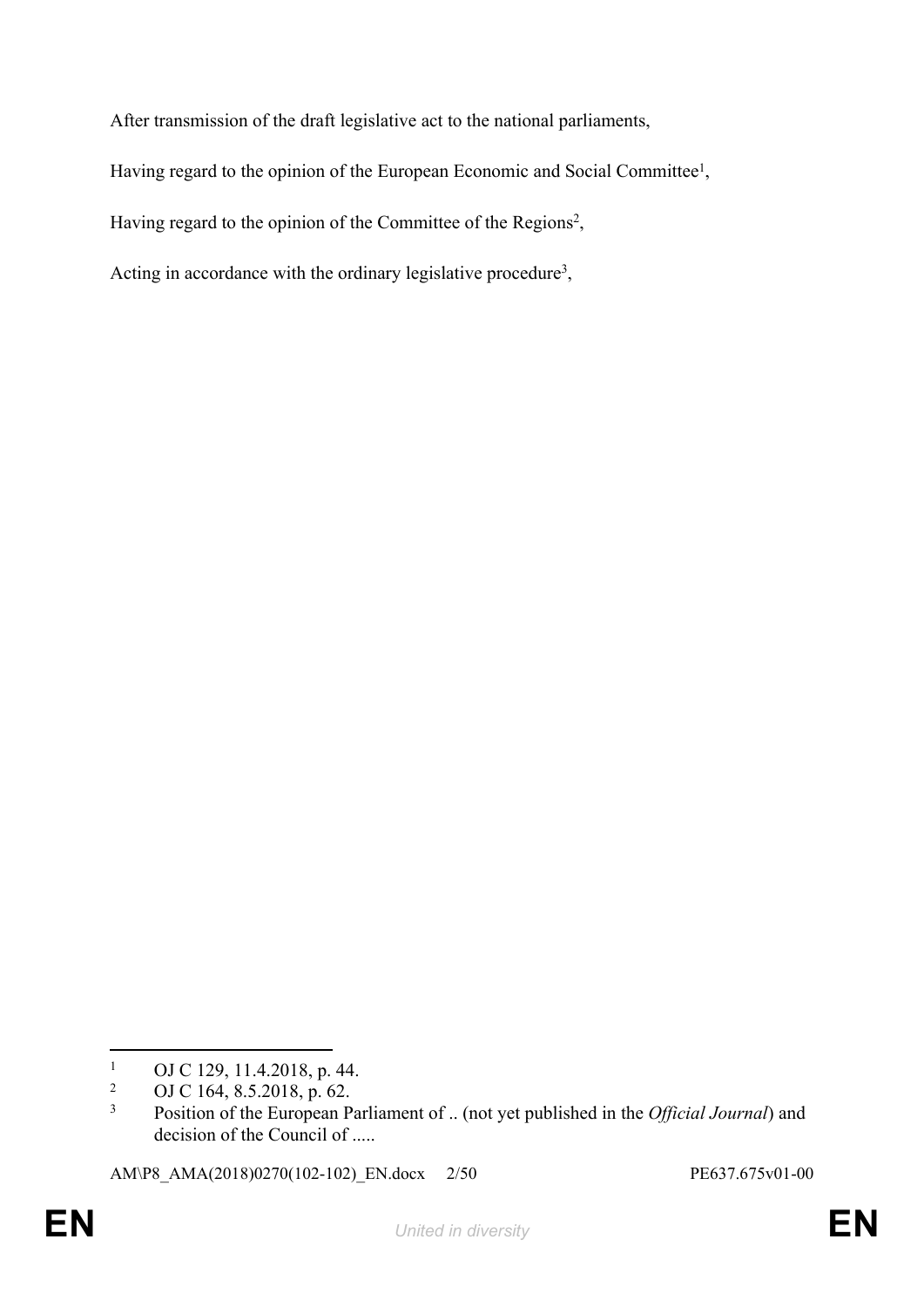Whereas:

- (1) Point (i) of Article 153(1) of the Treaty on the Functioning of the European Union *(TFEU)* provides that the Union is to support and complement the activities of the Member States in the area of equality between men and women with regard to labour market opportunities and treatment at work.
- (2) Equality between men and women is a fundamental principle of the Union. The second subparagraph of Article 3(3) of the Treaty on European Union (TEU) provides that the Union is to promote equality between women and men. Similarly, Article 23 of the Charter of Fundamental Rights of the European Union (the Charter) requires equality between men and women to be ensured in all areas, including employment, work and pay.
- (3) Article 33 of the Charter provides for the right to protection from dismissal for a reason connected with maternity and the right to paid maternity leave and to parental leave following the birth or adoption of a child, to reconcile family and professional life.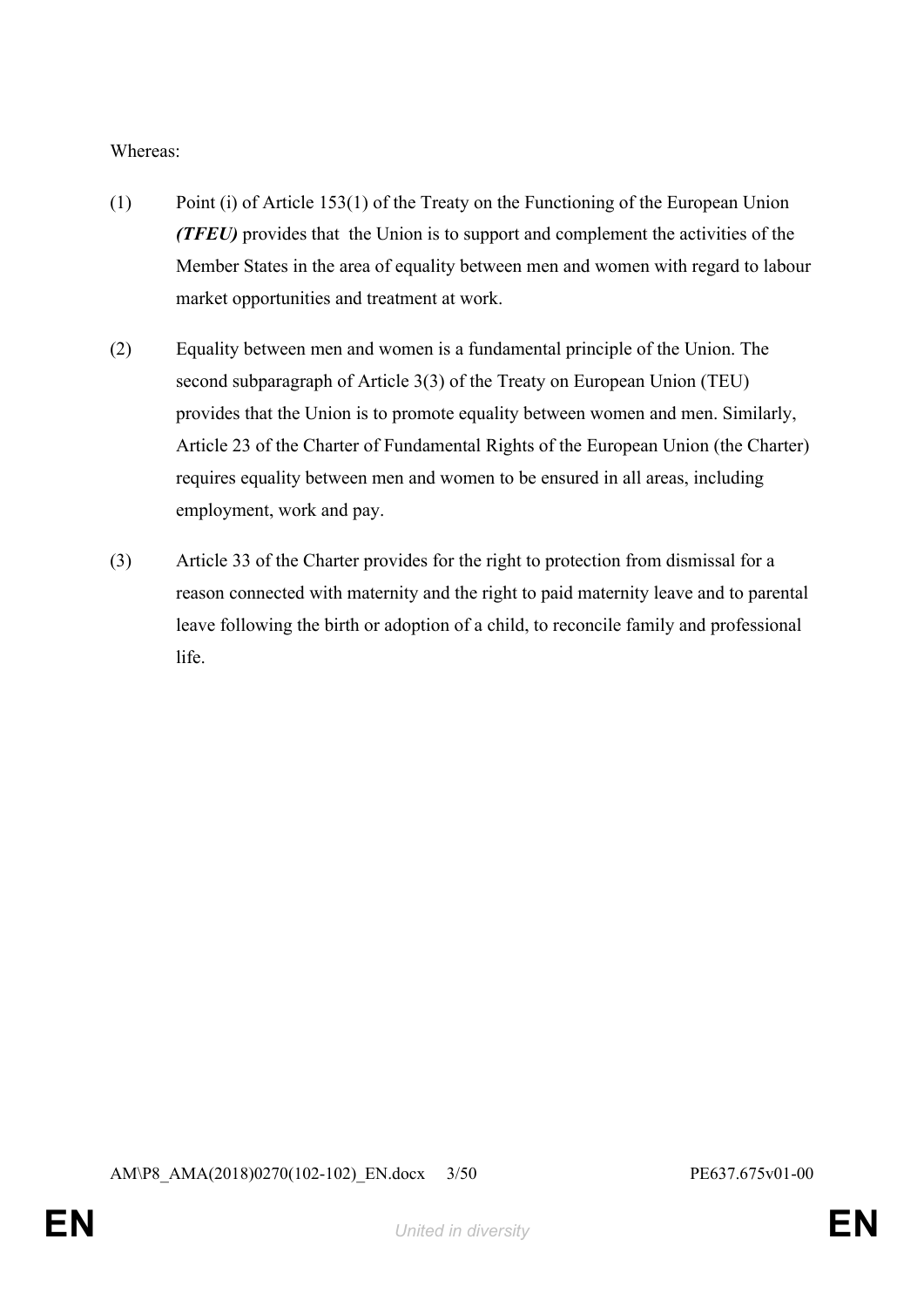- (4) The Union has ratified the 2006 United Nations Convention on the Rights of Persons with Disabilities. That Convention is thus an integral part of the Union legal order, and Union legal acts must, as far as possible, be interpreted in a manner that is consistent with the Convention. The Convention provides, *in particular* in Article 7(1), that parties thereto are to take all necessary measures to ensure the full enjoyment by children with disabilities of all human rights and fundamental freedoms on an equal basis with other children.
- *(5) The Member States have ratified the 1989 United Nations Convention on the Rights of the Child. Article 18(1) of the Convention provides that both parents have common responsibilities for the upbringing and development of the child and that the best interests of the child should be the parents' basic concern.*
- (6) Work-life balance policies should contribute to the achievement of gender equality by promoting the participation of women in the labour market, *the equal sharing of caring* responsibilities *between men and* women, and the closing of the gender gaps in earnings and pay. Such policies should take into account demographic changes including the effects of an ageing population.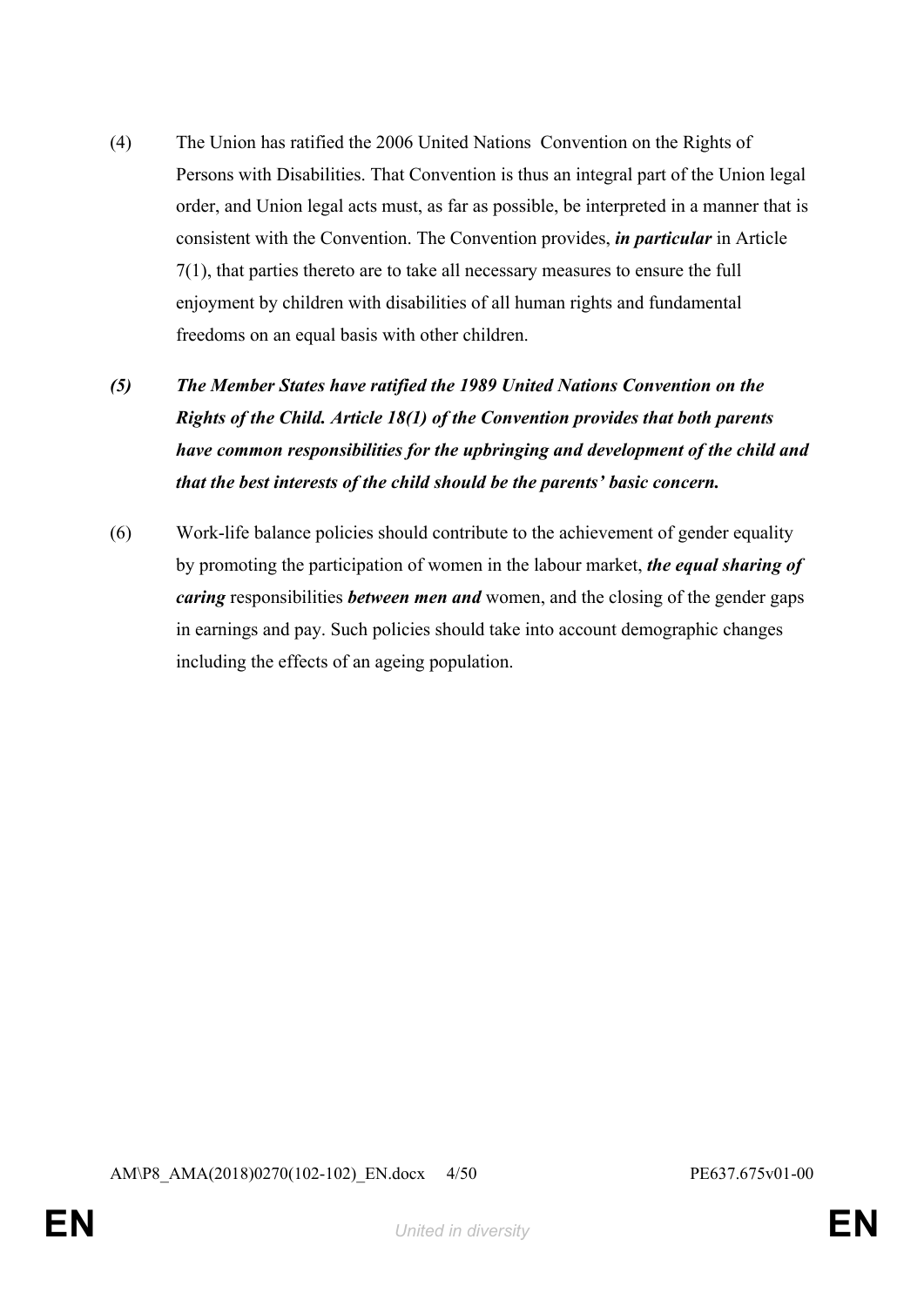- *(7) In light of the challenges that arise from demographic change, together with the resultant pressure on public expenditure in some Member States, the need for informal care is expected to increase.*
- (8) At Union level, several directives in the areas of gender equality and working conditions already address certain issues that are relevant for work-life balance, in particular *Directives 2006/54/EC<sup>4</sup> and 2010/41/EU<sup>5</sup> of the European Parliament and* of the Council, and Council *Directives* 92/85/EEC<sup>6</sup>, 97/81/EC<sup>7</sup> and 2010/18/EU<sup>8</sup>.
- *(9) The principles of gender equality and work-life balance are reaffirmed in Principles 2 and 9 of the European Pillar of Social Rights, which was proclaimed by the European Parliament, the Council and the Commission on 17 November 2017.*

AM\P8\_AMA(2018)0270(102-102)\_EN.docx 5/50 PE637.675v01-00

<sup>&</sup>lt;sup>4</sup> Directive 2006/54/EC of the European Parliament and of the Council of 5 July 2006 on the implementation of the principle of equal opportunities and equal treatment of men and women in matters of employment and occupation (OJ L 204, 26.7.2006, p. 23).

<sup>&</sup>lt;sup>5</sup> Directive 2010/41/EU of the European Parliament and of the Council of 7 July 2010 on the application of the principle of equal treatment between men and women engaged in an activity in a self-employed capacity and repealing Council Directive 86/613/EEC (OJ L 180, 15.7.2010, p. 1).

<sup>6</sup> Council Directive 92/85/EEC of 19 October 1992 on the introduction of measures to encourage improvements in the safety and health at work of pregnant workers and workers who have recently given birth or are breastfeeding (tenth individual Directive within the meaning of Article 16 (1) of Directive 89/391/EEC) (OJ L 348, 28.11.1992, p. 1).

<sup>&</sup>lt;sup>7</sup> Council Directive 97/81/EC of 15 December 1997 concerning the Framework Agreement on part-time work concluded by UNICE, CEEP and the ETUC - Annex: Framework agreement on part-time work (OJ L 14, 20.1.1998, p. 9).

<sup>8</sup> Council Directive 2010/18/EU, of 8 March 2010, implementing the revised Framework Agreement on parental leave concluded by BUSINESSEUROPE, UEAPME, CEEP and ETUC and repealing Directive 96/34/EC (OJ L 68, 18.3.2010, p. 13).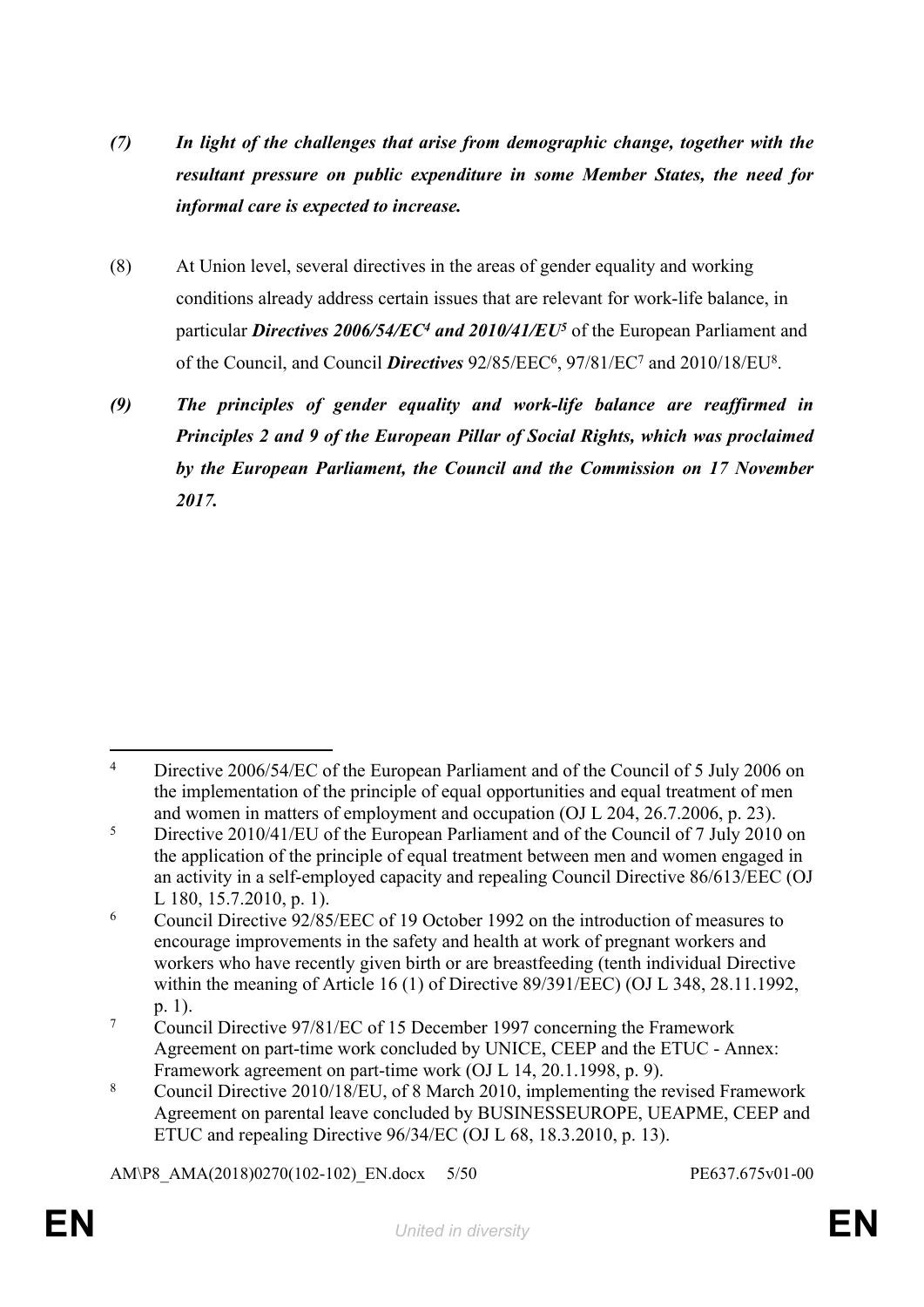(10) However, work-life balance remains a considerable challenge for many parents and workers with caring responsibilities, *in particular because of the increasing prevalence of extended working hours and changing work schedules, which has* a negative impact on women's employment. A major factor contributing to the underrepresentation of women in the labour market is the difficulty of balancing work and family obligations. When they have children, women are likely to work fewer hours in paid employment and to spend more time fulfilling unpaid caring responsibilities. Having a sick or dependent relative has also been shown to have a negative impact on women's employment and results in some women *dropping* out of the labour market entirely.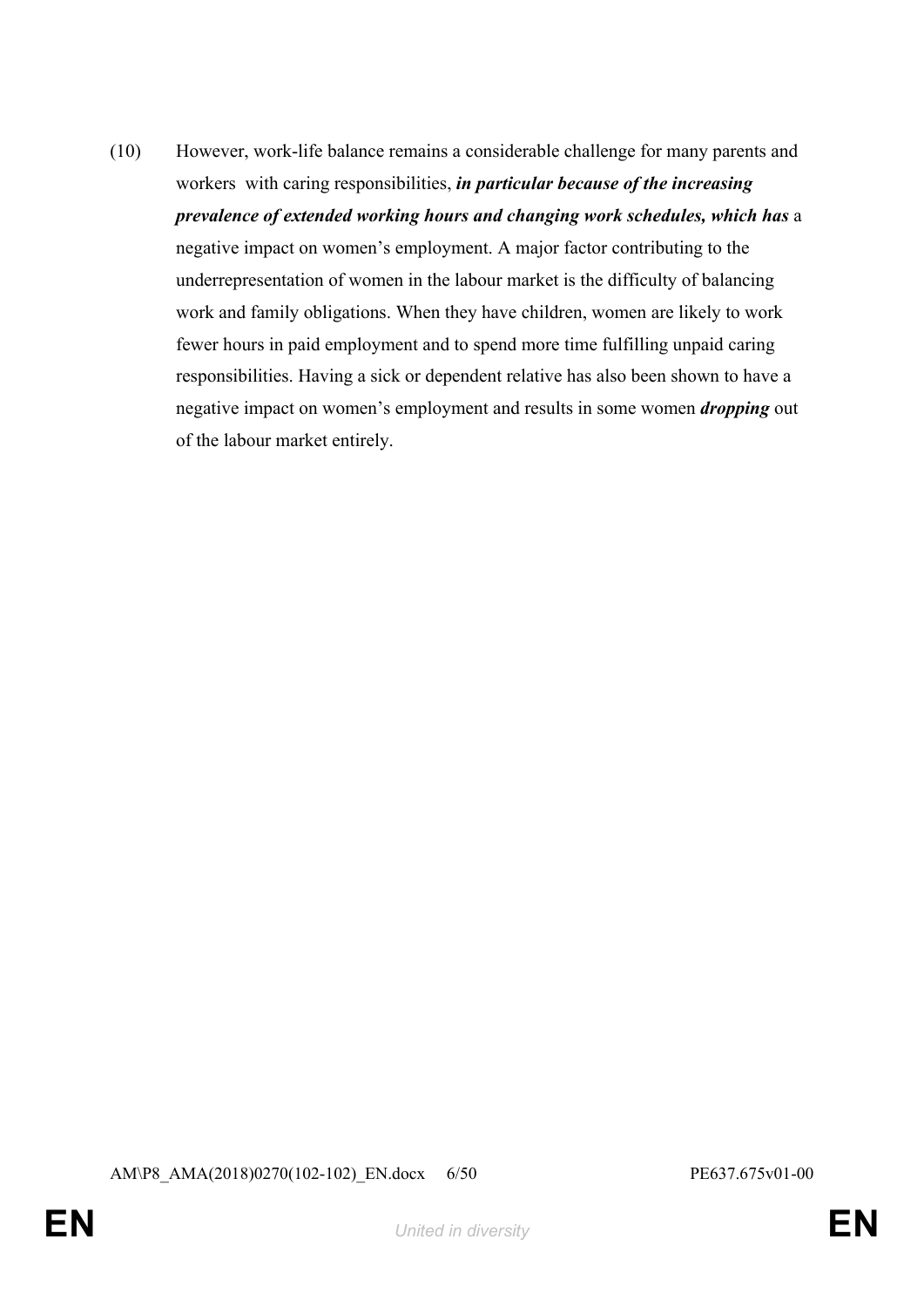(11) The current Union legal framework provides limited incentives for men to assume an equal share of caring responsibilities. The lack of paid paternity and parental leave in many Member States contributes to the low take-up of leave by fathers. The imbalance in the design of work-life balance policies between women and men reinforces gender *stereotypes and* differences between work and care. *Policies on equal treatment should aim to address the issue of stereotypes in bothmen's and women's occupations and roles, and the social partners are encouraged to act upon their key role in informing bothworkers and employers and raising their awareness of tackling discrimination. Furthermore*, *the* use of work-life balance arrangements by fathers, such as leave or flexible working arrangements, has been shown to have a positive impact in reducing the relative amount of unpaid family work undertaken by women and leaving them more time for paid employment.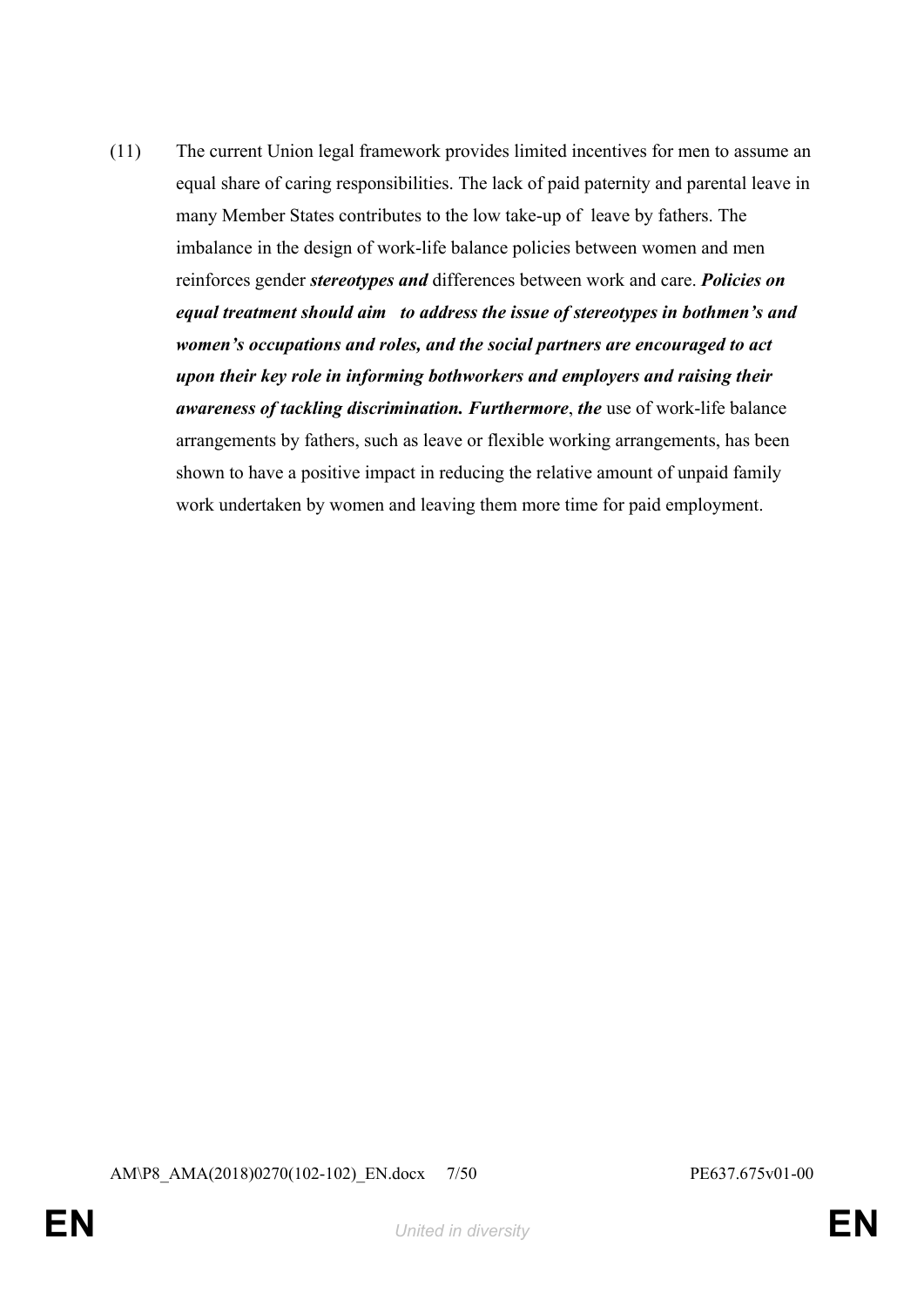- *(12)* In *implementing this Directive, Member States should take into consideration that the equal uptake of family-related leave between men and women also depends on other appropriate measures, such as the provision of accessible and affordable childcare and long-term care services, which are crucial for the purpose of allowing parents, and other persons with caring responsibilities to enter, remain in, or return to the labour market. Removing economic disincentives can also encourage second earners, the majority of whom are women, to participate fully in the labour market.*
- *(13) In order to assess the impact of this Directive, the Commission and the Member States should continue to cooperate with one another in order to develop comparable statistics that are disaggregated by sex.*
- (14) The Commission has consulted management and labour in a two-stage process with regard to challenges related to work-life balance, in accordance with Article 154 *TFEU*. There was no agreement among the social partners to enter into negotiations with regard to those matters, including with regard to **parental leave.** It is, however, important to take action in that area by modernising and adapting the current legal framework, taking into account the outcome of those consultations, as well as of the public consultation carried out to seek the views of stakeholders and citizens.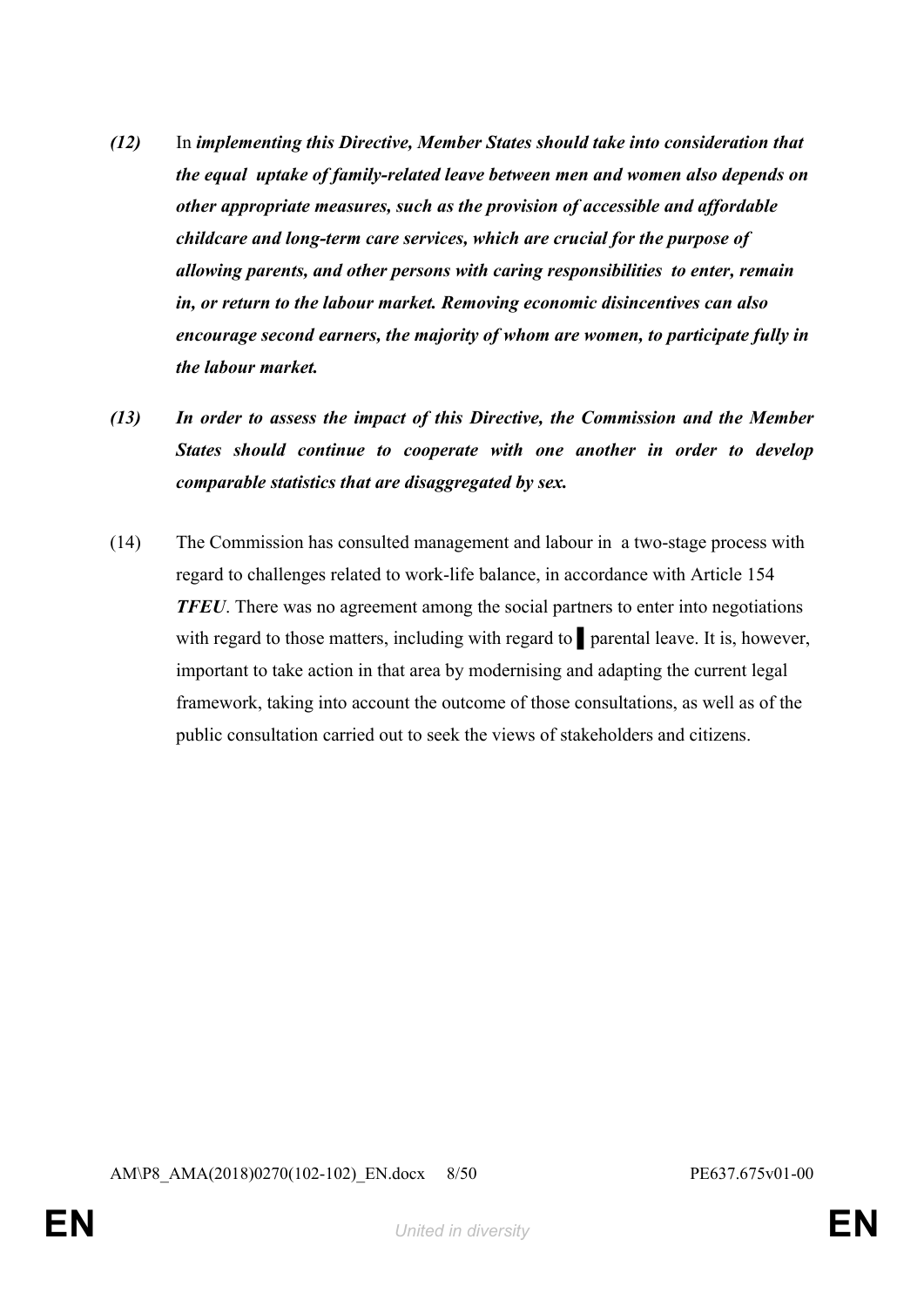- (15) Directive 2010/18/EU regulates parental leave by putting into effect a framework agreement concluded between the social partners. This Directive builds on the rules laid down in Directive 2010/18/EU and complements them by strengthening existing rights and by introducing new rights. Directive 2010/18/EU should be repealed and replaced by this Directive.
- (16) This Directive lays down minimum requirements related to paternity leave, parental leave and carers' leave, and to flexible working arrangements for workers who are parents, or carers. By facilitating the reconciliation of work and family life for such parents and carers, this Directive shouldcontribute to the Treaty-based goals of equality between men and women with regard to labour market opportunities, equal treatment at work and the promotion of a high level of employment in the Union.
- (17) This Directive applies to all workers who have employment contracts or other employment relationships, *including* contracts relating to *the* employment or the employment relationships of part-time workers, fixed-term contract workers or persons with a contract of employment or employment relationship with a temporary agency, as previously provided for by *Directive 2010/18/EU. Taking into account the case-law of the Court of Justice of the European Union (Court of Justice) regarding the criteria for determining the status of a worker, it is for Member States to define employment contracts and employment relationships*.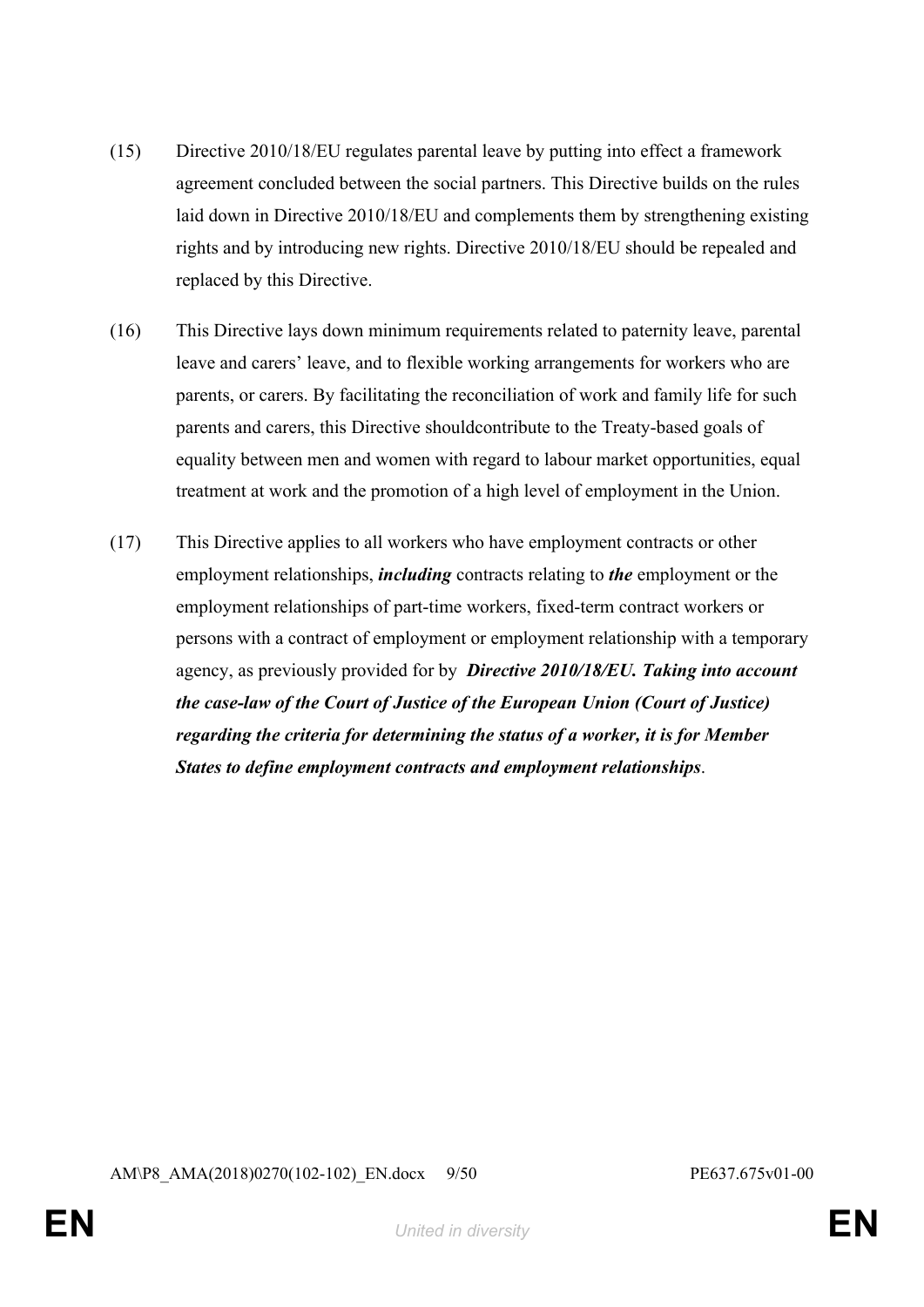- *(18) Member States have the competence to define marital and family status, as well as to establish which persons are to be considered to be a parent, a mother and a father.*
- (19) In order to encourage a more equal sharing of caring responsibilities between women and men, *and to allow for the early creation of a bond between fathers and children, a* right to paternity leave for fathers *or, where and in so far as recognised by national law, for equivalent second parents, should be introduced. Such paternity leave should* be taken *around the time* of the birth of the child and should be clearly linked to the birth *for the purposes of providing care. Member States are also able to grant paternity leave in the case of a stillbirth. It is for Member States to determine whether to allow part of the paternity leave to be taken before the birth of the child or to require all of it to be taken thereafter, the time frame within which paternity leave is to be taken, and whether and under which conditions to allow paternity leave to be taken on a part-time basis, in alternating periods, such as for a number of consecutive days of leave separated by periods of work, or in other flexible ways. Member States are able to specify whether paternity leave is expressed in working days, weeks or other time units, taking into account that ten working days correspond to two calendar weeks*. In order to take account of differences between Member States, the right to paternity leave should be granted irrespective of marital or family status, as defined by national law.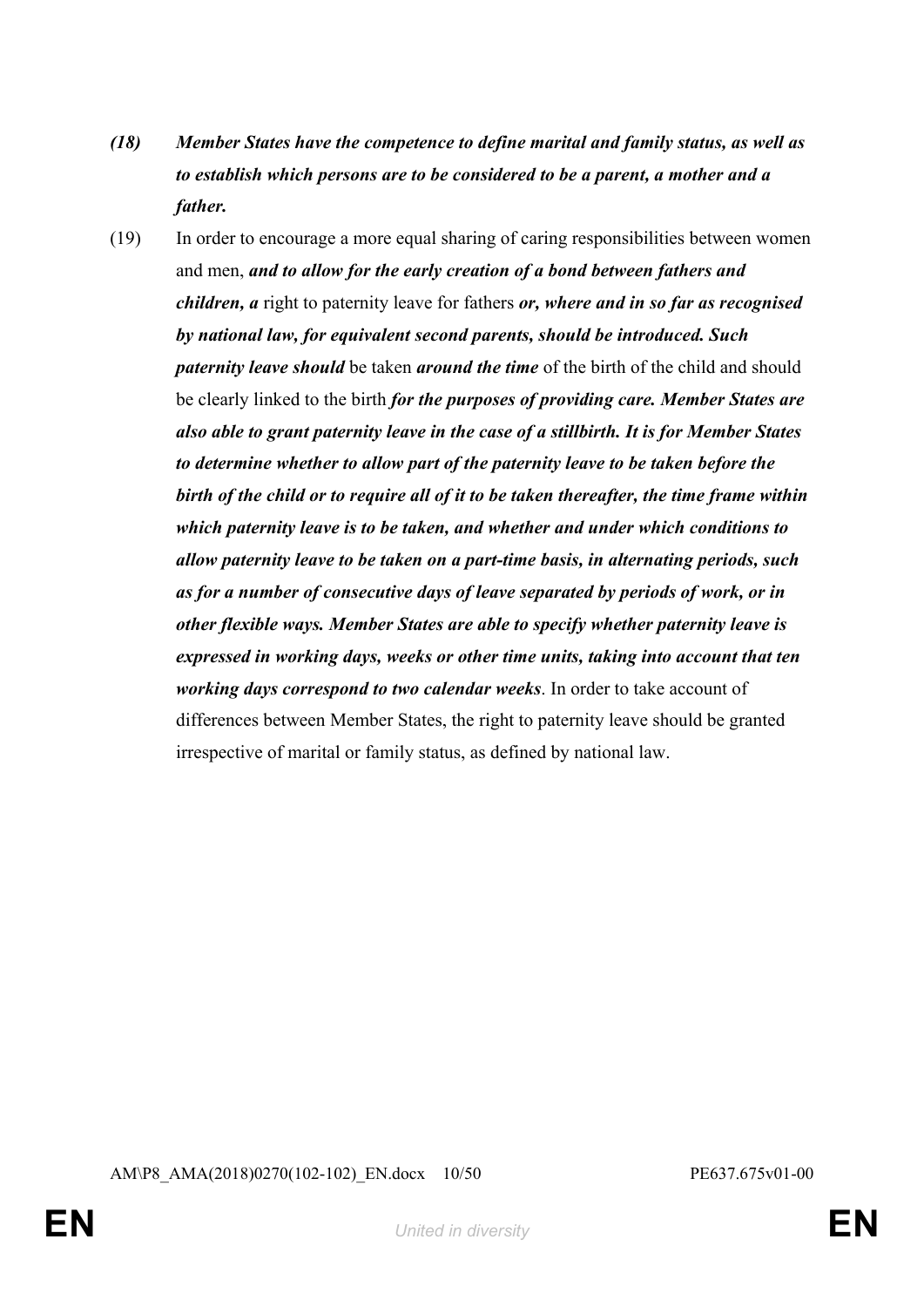(20) As most fathers do not avail themselves of their right to parental leave, or transfer a considerable proportion of their leave entitlement to mothers, this Directive extends from one to *two* months the *minimum* period of parental leave which cannot be transferred from one parent to the other in order to encourage *fathers* to take parental leave, while maintaining the right of each parent to take at least four months of parental leave as provided for in Directive 2010/18/EU. *The purpose of ensuring that at least two months of parental leave is available to each parent exclusively and that cannot be transferred to the other parent, is to encourage fathers to make use of their right to such leave. It also promotes and facilitates the reintegration of mothers in the labour market after they have taken a period of maternity and parental leave.*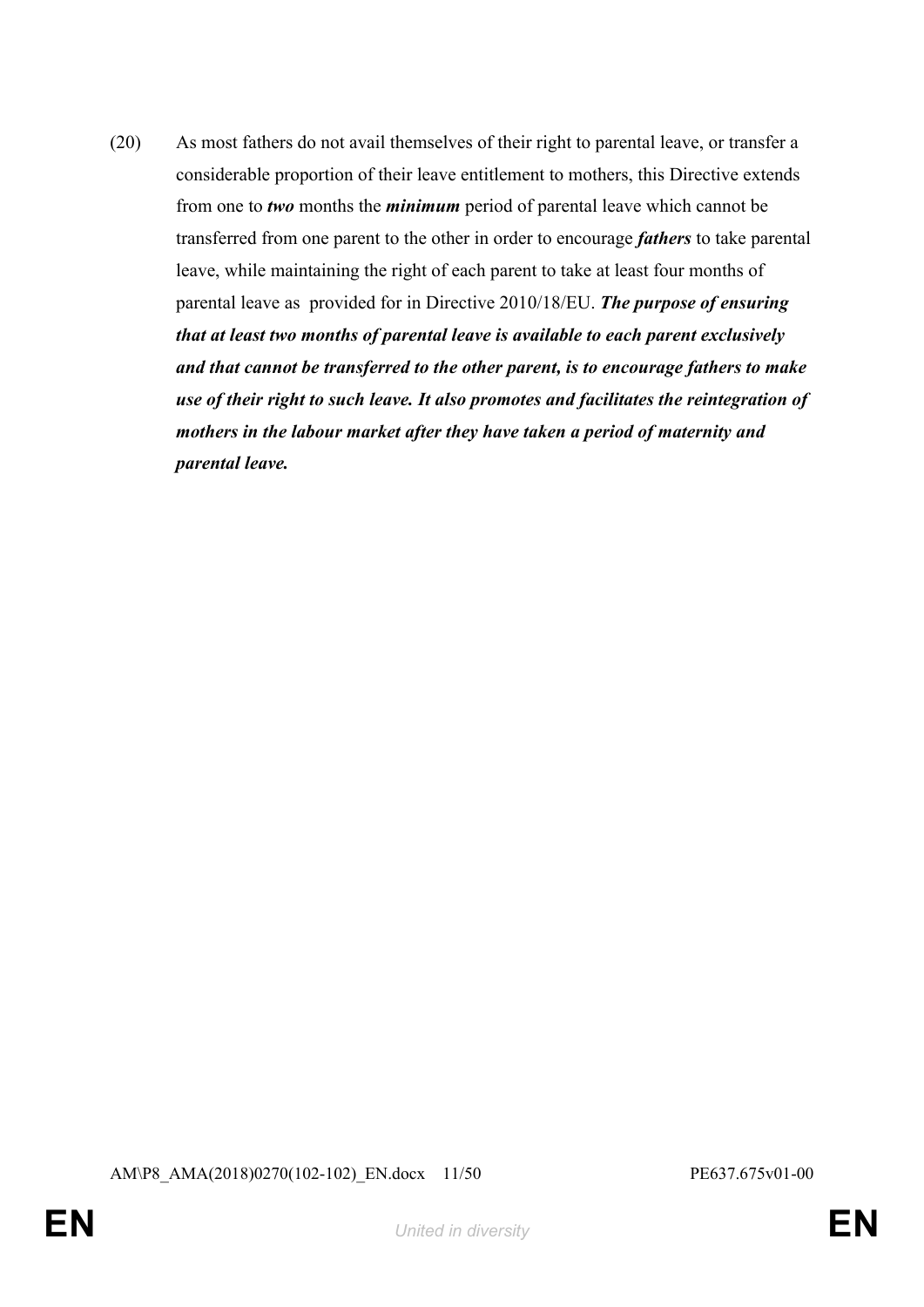- (21) *A minimum period of four months of parental leave is guaranteed under this Directive for workers who are parents. Member States are encouraged to grant the right to parental leave to all workers who exercise parental responsibilities in accordance with national legal systems*.
- (22) Member States should be able to specify the period of notice to be given by the worker to the employer when applying for parental leave and should be able to decide whether the right to parental leave is subject to a certain period of service. In view of the growing diversity of contractual arrangements, the sum of successive fixed-term contracts with the same employer should be taken into account for the purpose of calculating such a period of service. To balance the needs of workers with those of employers, Member States should also be able to decide whether *to* allow employers to postpone the granting of parental leave under certain circumstances, subject to the requirement that the employers should provide reasons for such a postponement *in writing*.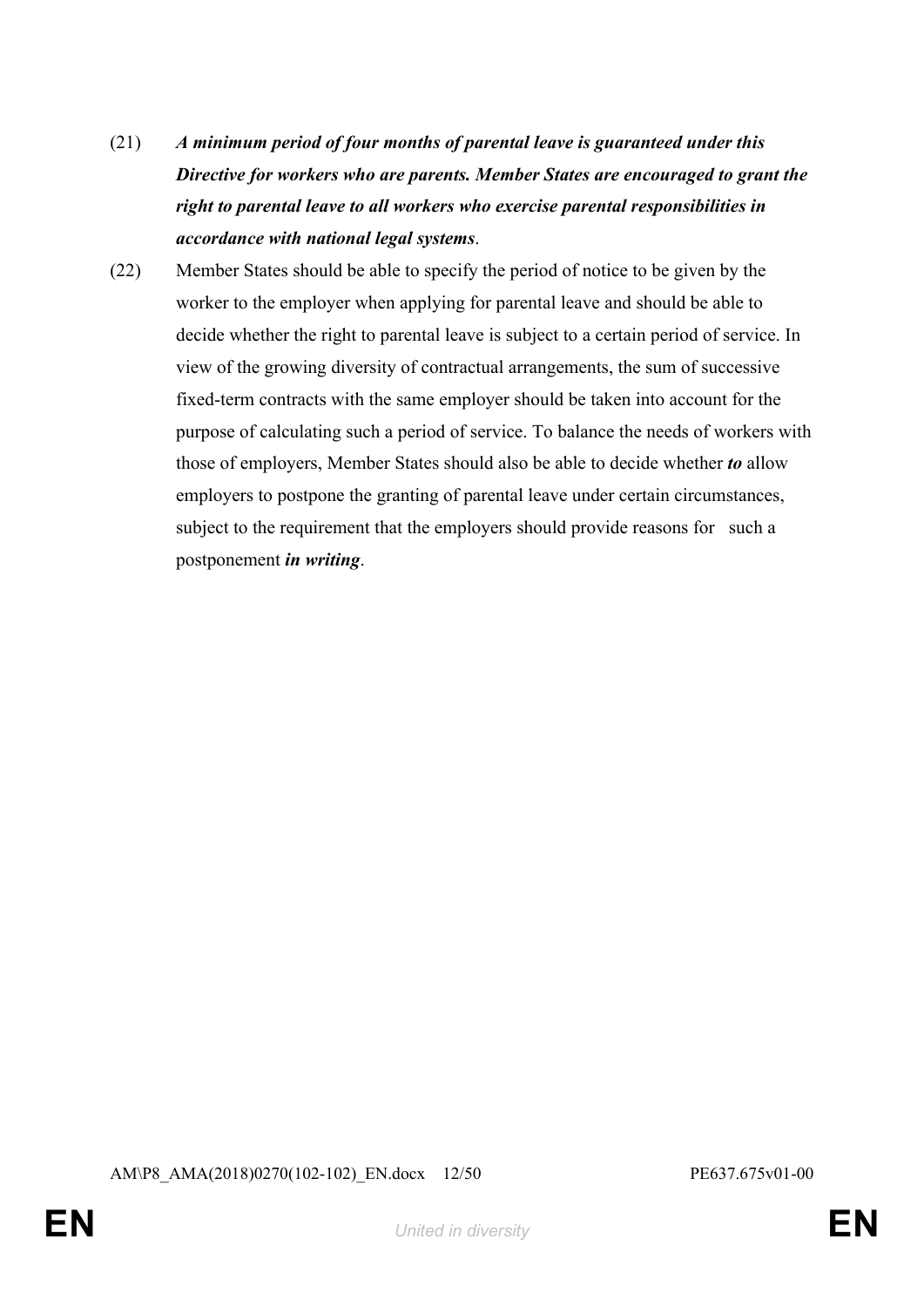- (23) Given that flexibility makes it more likely that *each parent*, in particular fathers, will take up their entitlement to parental leave, workers should be able to request that parental leave be granted on a full-time or a part-time basis*, in alternating periods, such as for a number of consecutive weeks of leave separated by periods of work,* or in other flexible ways. The employer should be able to accept or refuse such a request for parental leave in ways other than on a full-time basis. Member States should assess whether the conditions of access to and the detailed arrangements for parental leave should be adapted to the specific needs of parents in particularly disadvantaged situations.
- *(24)* The period within which workers should be entitled to take parental leave should be linked to the age of the child. That age *should be set in such a way as to enable both parents to effectively take up their full entitlement to parental leave under this Directive.*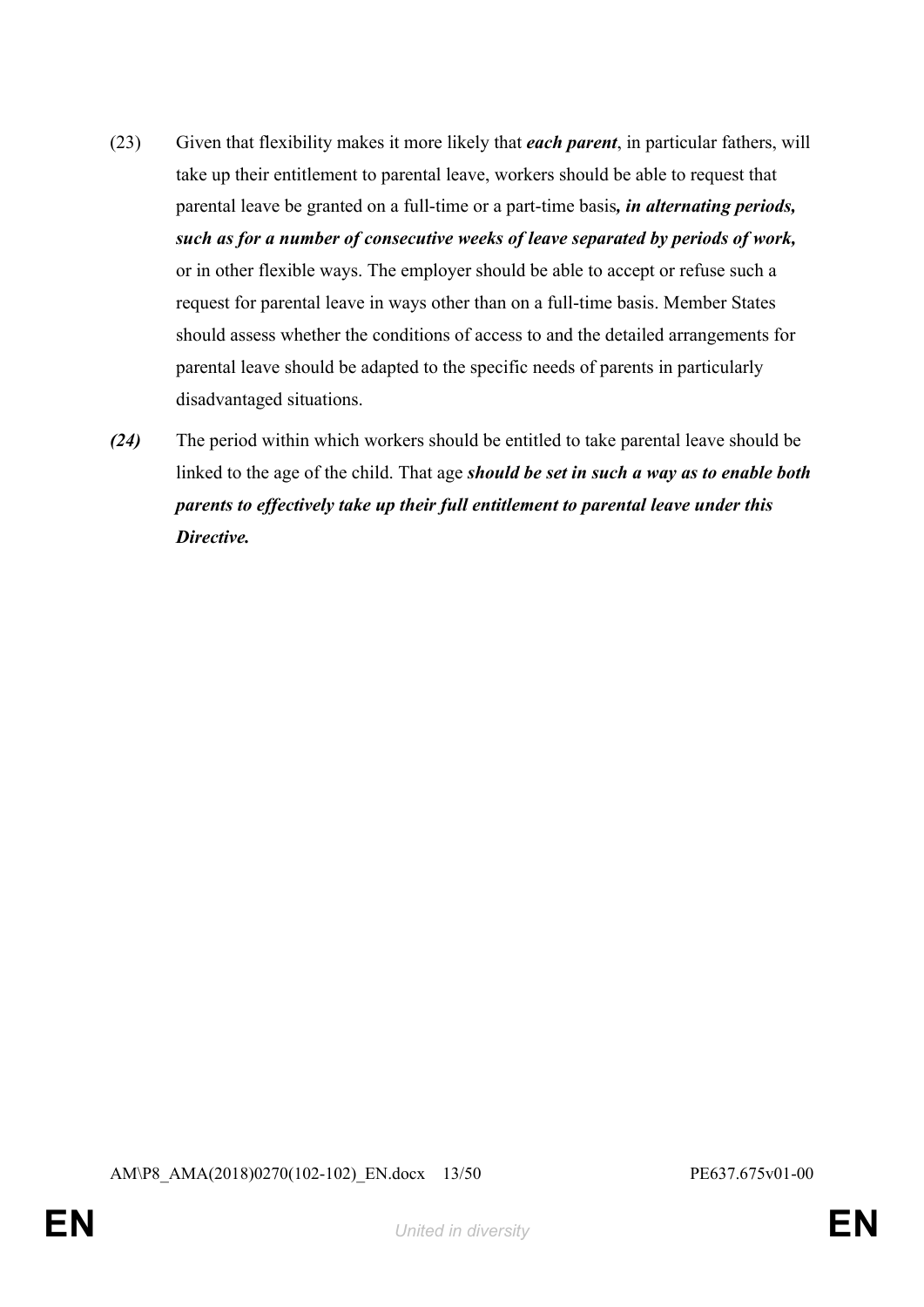- (25) In order to facilitate the return to work following a period of parental leave, workers and employers are encouraged to maintain *voluntary* contact during the period of leave and can make arrangements for any appropriate measures to facilitate reintegration into the work place. Such contact and arrangements are to be decided between the parties concerned, taking into account national law, collective agreements or practice. *Workers should be informed of promotion processes and internal vacancies and should be able to participate in such processes and to apply for such vacancies.*
- *(26) Studies demonstrate that Member States that provide a significant portion of parental leave to fathers and that pay the worker a payment or allowance during that leave at a relatively high replacement rate, experience a higher take-up rate by fathers and a positive trend in the rate of employment of mothers. It is therefore appropriate to allow such systems to continue provided that they meet certain minimum criteria, instead of providing the payment or allowance for paternity leave as provided for in this Directive.*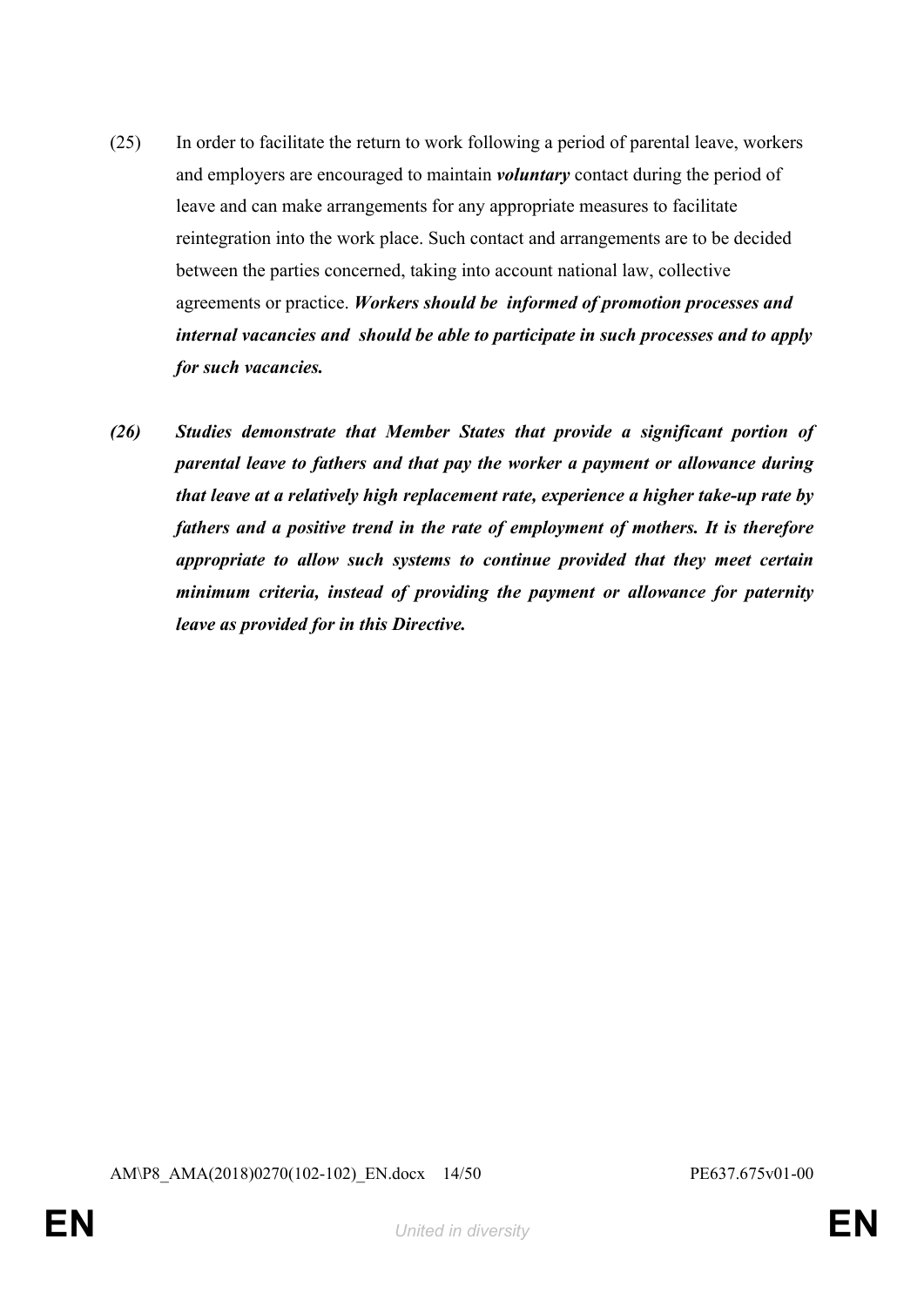(27) In order to provide men and women with caring responsibilities with greater opportunities to remain in the *workforce, each worker should have the right to carers' leave of five working days per year.* Member *States may decide that such leave can be taken in periods of one or more working days per case. In order to take account of divergent national systems, Member States should be able to allocate carers' leave on the basis of a period* other *than a year, by reference to the person* in need of care *or support, or by case. A continued rise in care needs is predicted, because of an ageing population and, consequentially, the concomitant increase in the prevalence of age-related impairments. The rise in care needs should be taken into account by Member States when they develop their care policies, including with regard to* carers' leave*. Member States are encouraged to make the right to carers' leave available with regard to additional relatives, such as grandparents and siblings. Member States can require prior medical certification* of the need for significant care or support for a serious *medical reason* .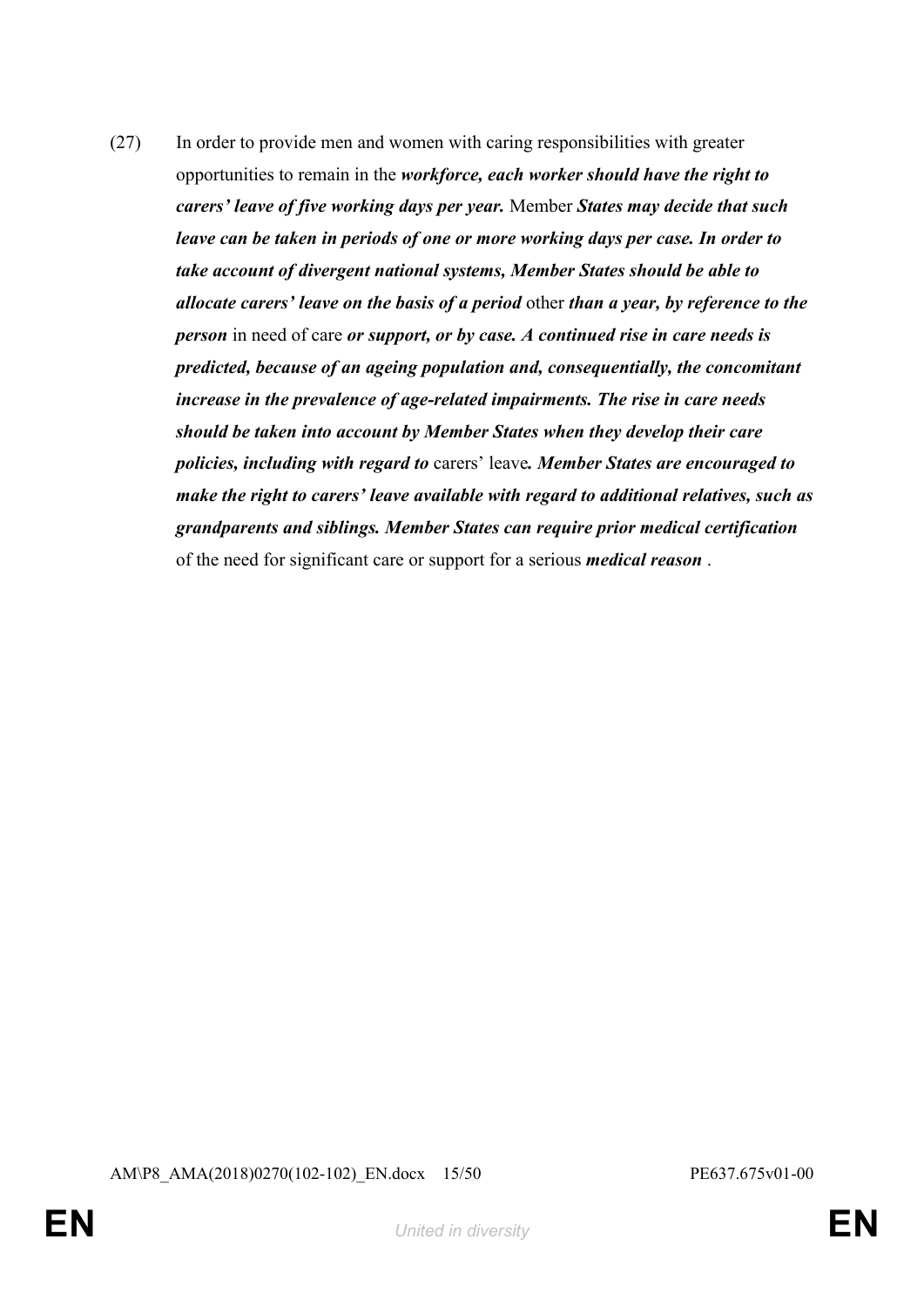- (28) In addition to the right to carers' leave provided for in this Directive, all workers should retain their right to take time off from work *without the loss of employment rights that have been acquired or that are in the process of being acquired,* on the grounds of force majeure for urgent and unexpected family reasons, *as* provided for in Directive 2010/18/EU, in accordance with the conditions established by the Member States.
- (29) To increase incentives to workers who are parents ▌, and to men in particular, to take the periods of leave provided for in this Directive, ▌workers should be provided with a right to an adequate allowance while on leave.
- (30) *Member States should therefore set a* level for the *payment or allowance* with respect to *the minimum period of paternity leave that is* at least equivalent to *the level of national sick pay. Since granting rights to paternity and maternity leave pursue similar objectives, namely creating a bond between the parent and the child, Member States are encouraged to provide for a payment or an allowance for paternity leave that is equal to the payment or allowance provided for maternity leave at national level.*
- *(31) Member States should set the payment or allowance for the minimum nontransferable period of parental* leave *guaranteed under this Directive at an adequate level. When setting the level of the payment or allowance provided for the minimum non-transferable period of parental leave,* Member States should take into account *that the take-up of parental leave often results in a loss of income for the family and that first earners in a family are able to make use of their right to parental leave only if it is sufficiently well remunerated, with a view to allowing for a decent living standard.*
- *(32) Although Member States are free to decide whether to provide a payment or an allowance for carers' leave, they are encouraged to introduce such a payment or an allowance in order to guarantee the effective take-up of the right by carers, in particular by men*.

AM\P8\_AMA(2018)0270(102-102)\_EN.docx 16/50 PE637.675v01-00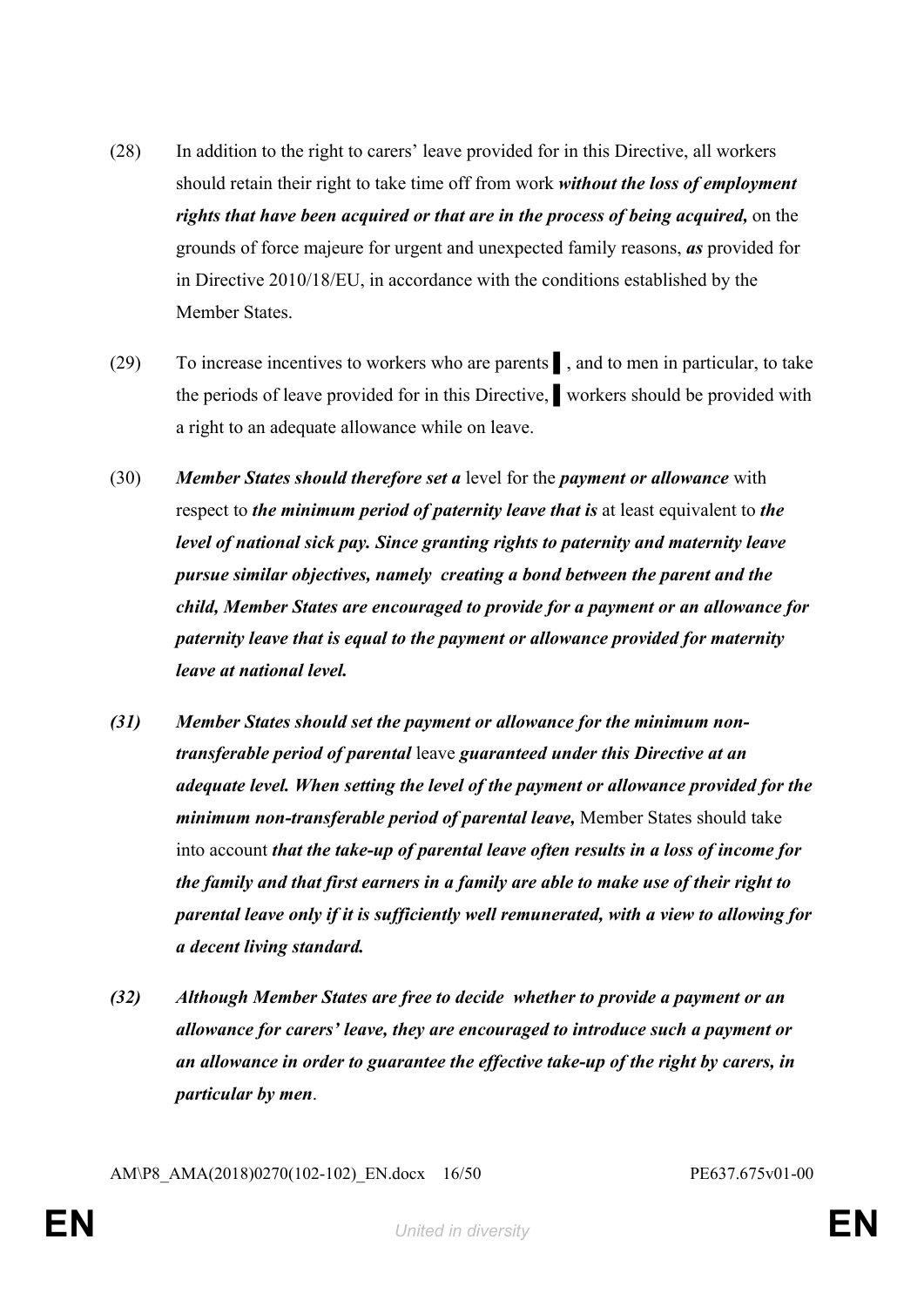*(33) This Directive is without prejudice to the coordination of social security systems under Regulations (EC) No 883/2004<sup>9</sup> and (EU) No 1231/2010<sup>10</sup> of the European Parliament and of the Council and Council Regulation (EC) No 859/2003<sup>11</sup>. The Member State competent for the social security of a worker is determined by those Regulations.*

AM\P8\_AMA(2018)0270(102-102)\_EN.docx 17/50 PE637.675v01-00

<sup>9</sup> *Regulation (EC) No 883/2004 of the European Parliament and of the Council of 29 April 2004 on the coordination of social security systems (OJ L 166, 30.4.2004, p. 1).*

<sup>&</sup>lt;sup>10</sup> *Regulation (EU) No 1231/2010 of the European Parliament and of the Council of 24 November 2010 extending Regulation (EC) No 883/2004 and Regulation (EC) No 987/2009 to nationals of third countries who are not already covered by these Regulations solely on the ground of their nationality (OJ L 344, 29.12.2010, p. 1).*

<sup>&</sup>lt;sup>11</sup> *Council Regulation (EC) No 859/2003 of 14 May 2003 extending the provisions of Regulation (EEC) No 1408/71 and Regulation (EEC) No 574/72 to nationals of third countries who are not already covered by those provisions solely on the ground of their nationality (OJ L 124, 20.5.2003, p. 1).*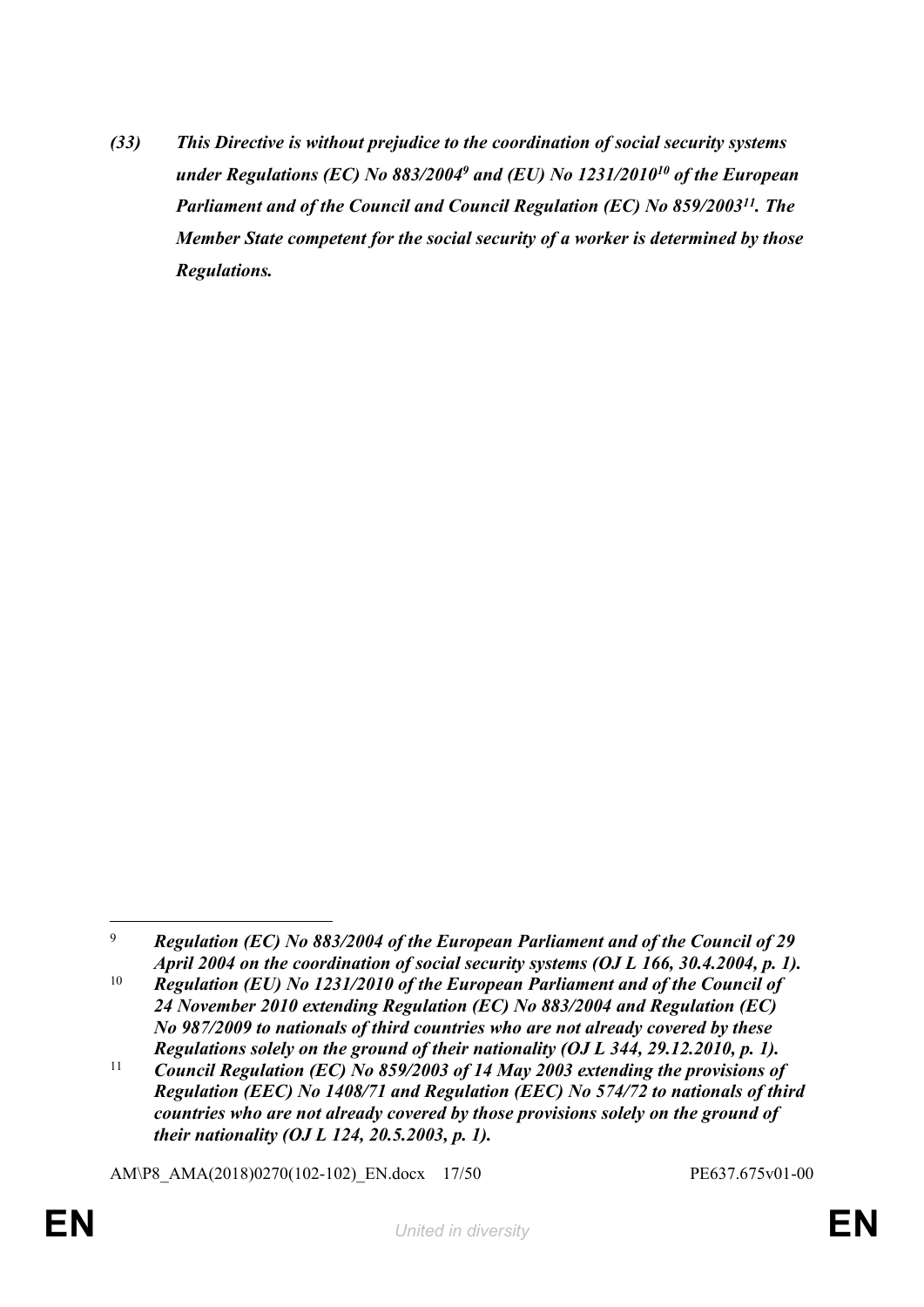(34) In order to encourage workers who are parents, and carers to remain in the work force, such workers should be able to adapt their working schedules to their personal needs and preferences. *To that end and with a focus on workers' needs, they have the right* to request flexible working arrangements for the purpose of ■ adjusting their working patterns, including*, where possible,* through the use of remote working arrangements, flexible working schedules, or a reduction in working hours, for the purposes of providing care.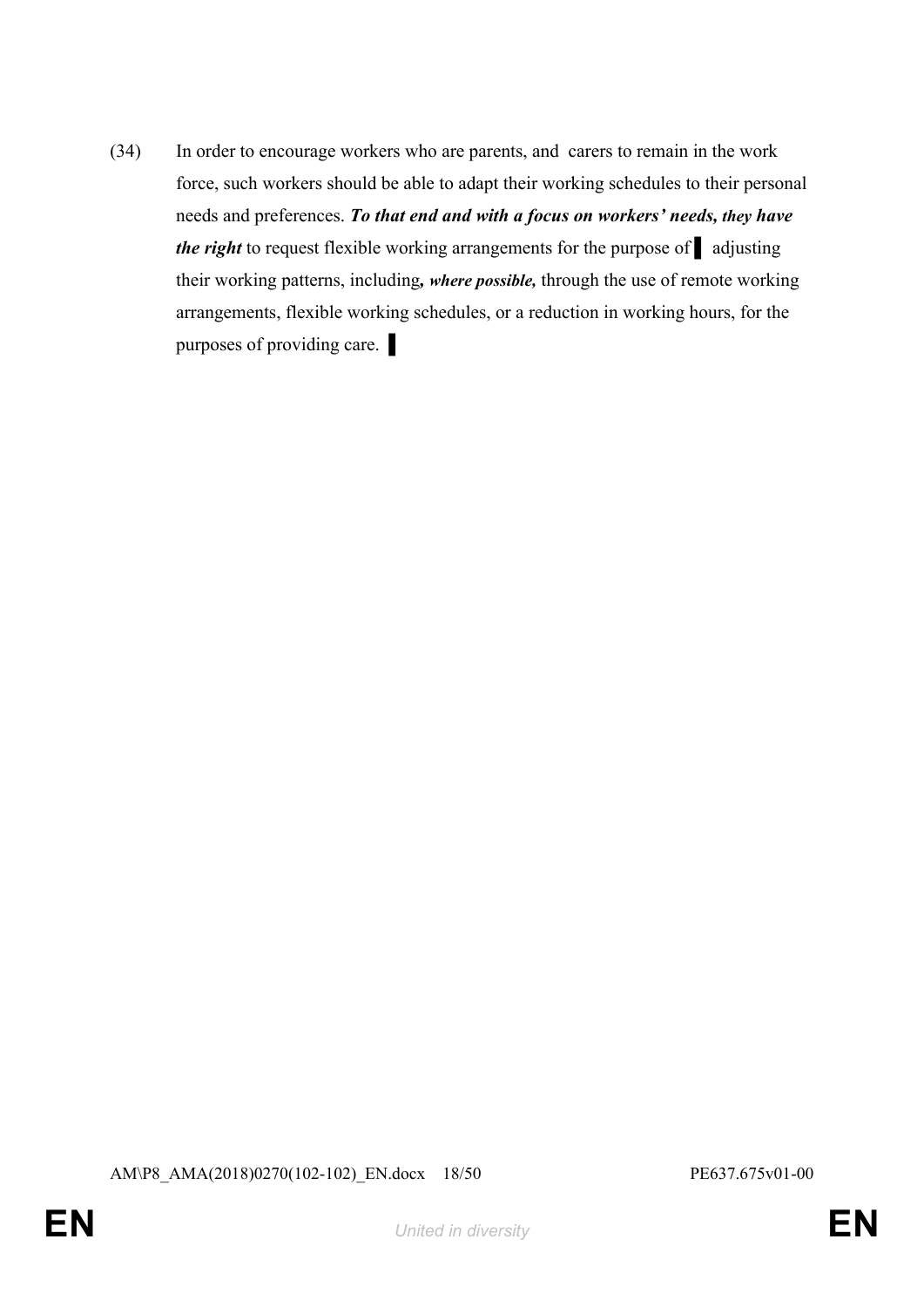- *(35) In order to address the needs of both workers and employers, it should be possible for Member States to limit the duration of flexible working arrangements, including any reduction in working hours or any remote working arrangements. While working part-time has been shown to be useful in allowing some women to remain in the labour market after having children or caring for relatives with care or support needs, long periods of reduced working hours can lead to lower social security contributions and thus reduced or non-existing pension entitlements.*
- *(36) When considering requests for flexible working arrangements, employers should be able to take into account, inter alia, the duration of the flexible working arrangements requested and the employers' resources and operational capacity to offer such arrangements. The employer should be able to decide whether to accept or refuse a worker's request for flexible working arrangements. Specific circumstances underlying the need for flexible working arrangements can change. Workers should therefore have the right not only to return to their original working pattern at the end of a mutually agreed period, but should also be able to request to do so earlier where required on the basis of a change in the underlying circumstances.*

AM\P8\_AMA(2018)0270(102-102)\_EN.docx 19/50 PE637.675v01-00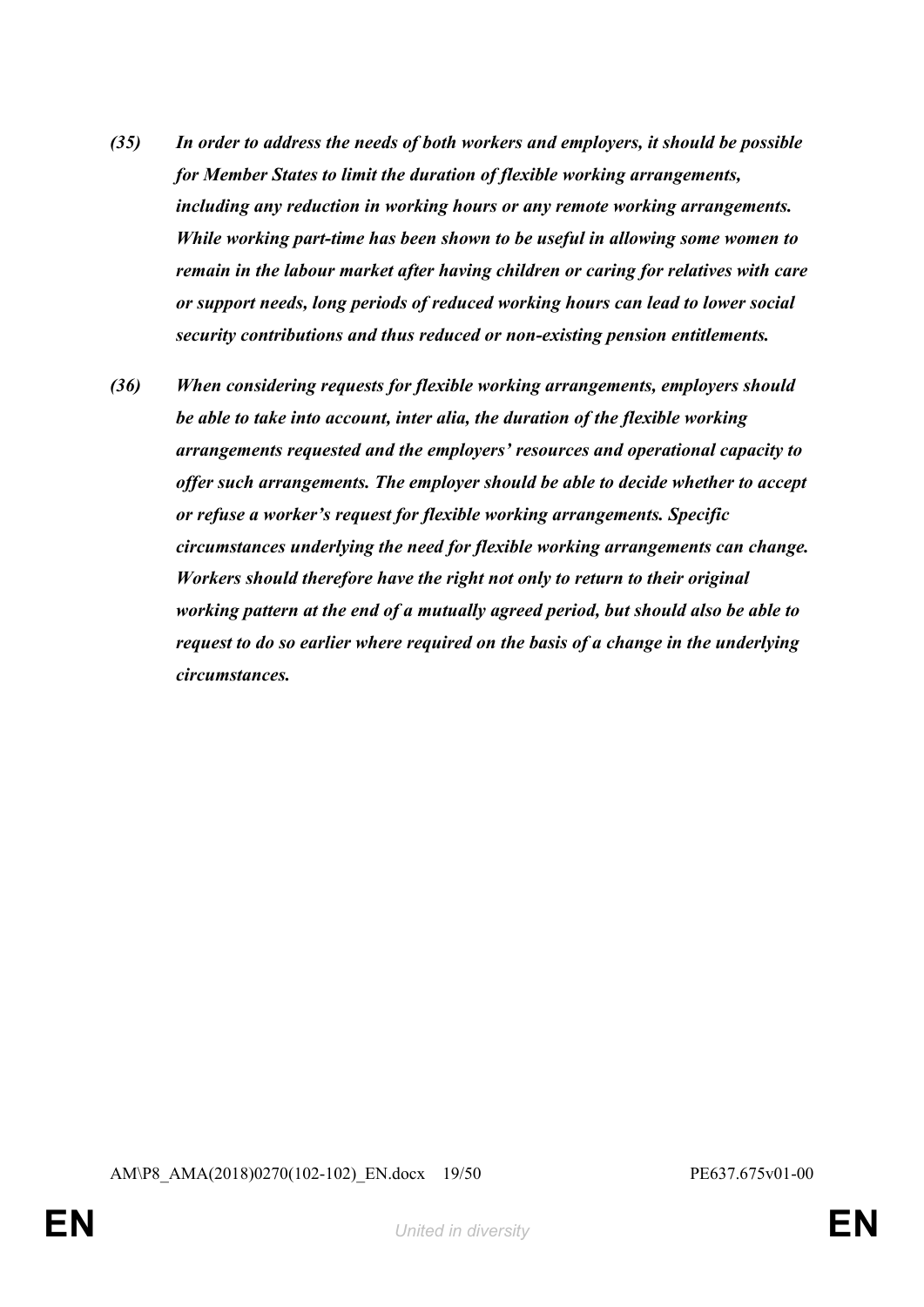- *(37) Notwithstanding the requirement to assess whether the conditions of access to and the detailed arrangements for parental leave should be adapted to the specific needs of parents in particularly disadvantaged situations, Member States are encouraged to assess whether conditions for access to, and the detailed arrangements for, exercising the right to paternity leave, carers' leave and flexible working arrangements should be adapted to particular needs, such as of those of single parents, adoptive parents, parents with a disability, parents of children with a disability or a long-term illness, or parents in particular circumstances, such as those related to multiple births and premature births.*
- (38) Leave arrangements are intended to support workers who are parents, and carers during a specific period of time, and aim to maintain and promote the workers' continued attachment to the labour market. It is therefore appropriate to make express provision for the protection of the employment rights of workers who take the types of leave covered by this Directive. In particular, this Directive protects the right of workers to return to the same or to an an equivalent post after taking such leave and the right not to be subject to any detriment in the terms and conditions of their contract of employment or employment relationship as a result of taking such leave. Workers should retain their entitlement to relevant rights that are already acquired, or that are in the process of being acquired, until the end of such leave.
- (39) *As provided for in* Directive 2010/18/EU*,* Member States are required to define the status of the employment contract or employment relationship for the period of parental leave. *According to* the case-law of the Court of Justice, the employment relationship between the worker and the employer is maintained during the period of leave and, as a result, the beneficiary of such leave remains, during that period, a worker for the purposes of Union law. When defining the status of *the* employment contract or employment relationship during the period of the types of leave covered by this Directive, including with regard to the entitlement to social security, the Member States should therefore ensure that the employment relationship is maintained.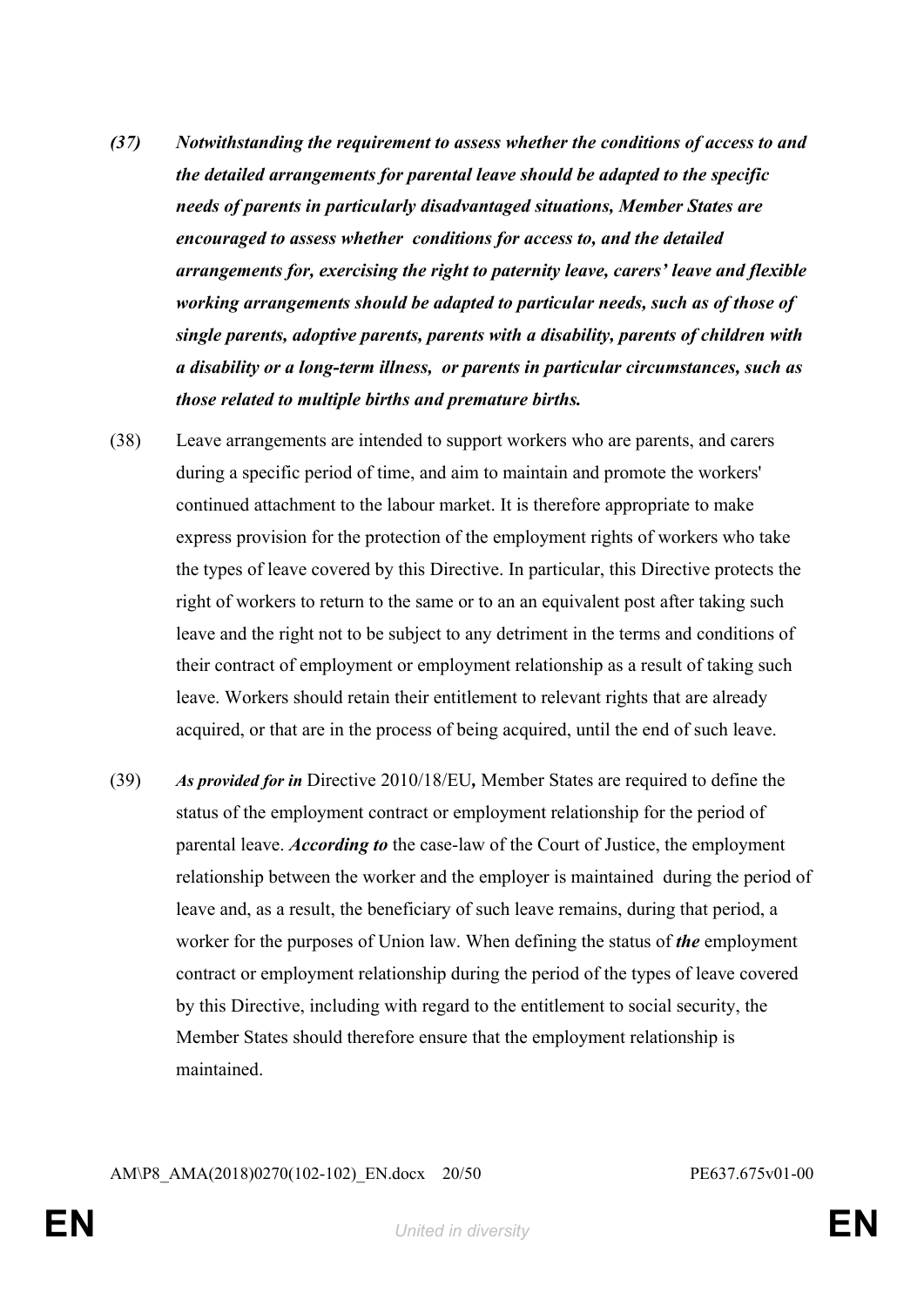- (40) Workers who exercise their right to take leave or to request flexible working arrangements as provided for in this Directive should be protected against discrimination or any less favourable treatment on that ground.
- (41) Workers who exercise their right to take leave or to request flexible working arrangements as provided for in this Directive should enjoy protection from dismissal and any *preparatory steps* for a possible dismissal on the grounds that they have applied for, or have taken, such leave or that they have exercised their right to request such flexible working arrangements *in accordance with the case law of the Court of Justice, including its judgement in Case C-460/06<sup>12</sup> .* Workers *who* consider that they have been dismissed on the basis that they have exercised such rights should be able to ask the employer to provide duly substantiated grounds for the dismissal. Where a *worker has applied for, or has taken, paternity leave, parental leave or carers' leave as referred to in this Directive, the employer should provide the grounds for dismissal in writing.*
- (42) The burden of proving that there has been no dismissal on the grounds that workers have applied for, or have taken, paternity leave, parental leave or carers' leave as referred to in this Directive ▌should be on the employer where a worker has established, before a court or another competent authority, facts capable of giving rise to a presumption that the worker has been dismissed on such grounds.

AM\P8\_AMA(2018)0270(102-102)\_EN.docx 21/50 PE637.675v01-00

<sup>12</sup> Judgment of the Court of Justice of 11 October 2007, *Nadine Paquay v Société d'architectes Hoet + Minne SPRL*, C-460/06, ECLI:EU:C:2007:601*.*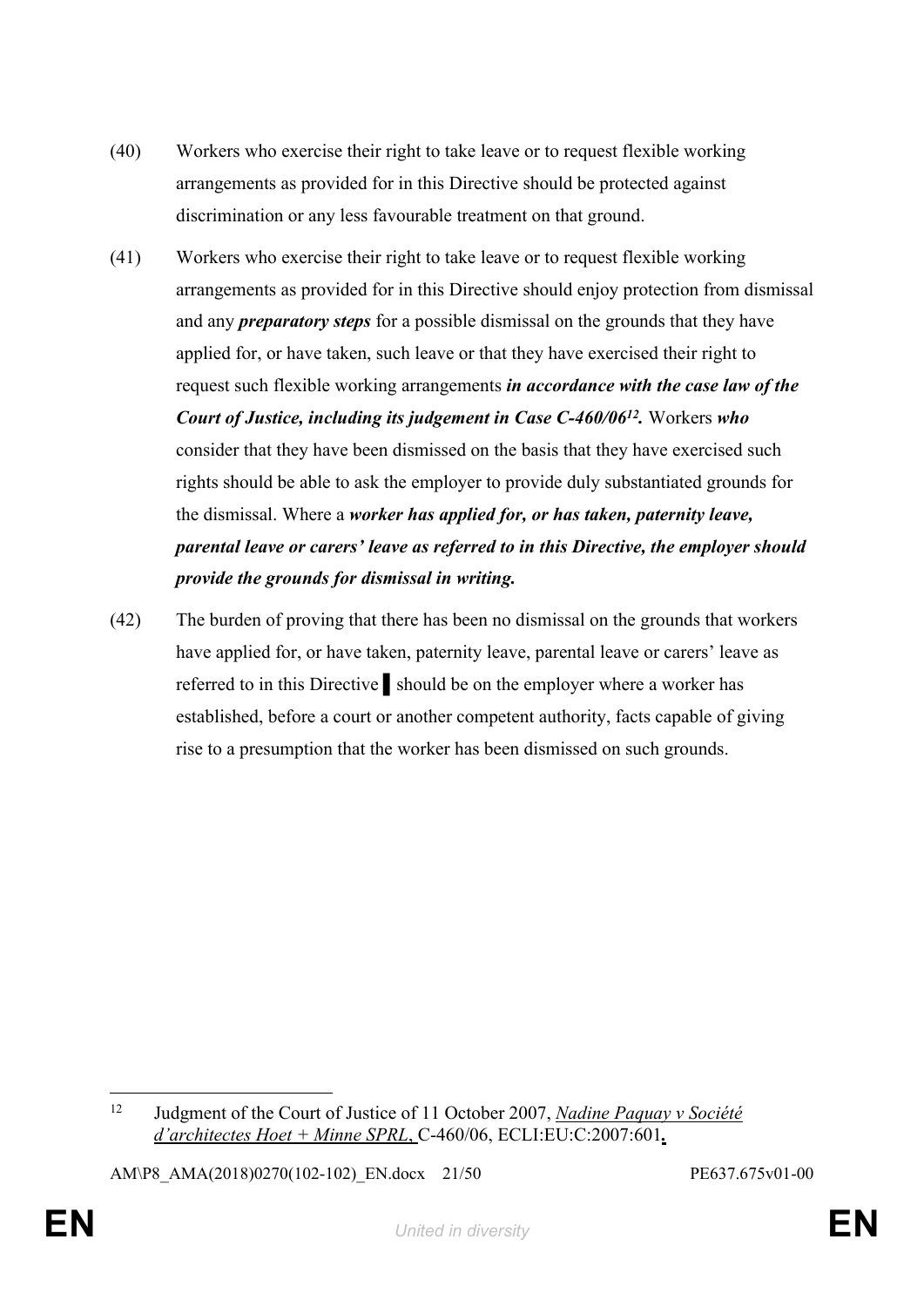- (43) Member States should provide for effective, proportionate and dissuasive penalties in the event of infringements of national provisions adopted pursuant to this Directive or national provisions that are already in force on the date of entry into force of this Directive and that relate to the rights which are within itsscope. Such p*enalties can include administrative and financial penalties, such as fines or the payment of compensation, as well as other types of penalties.*
- *(44)* The effective implementation of the principle*s* of equal treatment *and equal opportunities* requires the adequate judicial protection of workers against adverse treatment or adverse consequences resulting from a complaint or from proceedings relating to the rights under this Directive. It is possible that victims are deterred from exercising their rights on account of the risk of retaliation and therefore should be protected from any adverse treatment where they exercise their rights provided for in this Directive. Such protection is particularly relevant as regards the representatives of workers in the exercise of their functions.
- (45) With a view to further improving the level of protection of the rights provided for in this Directive, national equality bodies should ▌be competent in regard to issues *relating to discrimination that fall within the scope of this Directive, including the task of providing independent assistance to victims of discrimination in pursuing their complaints*.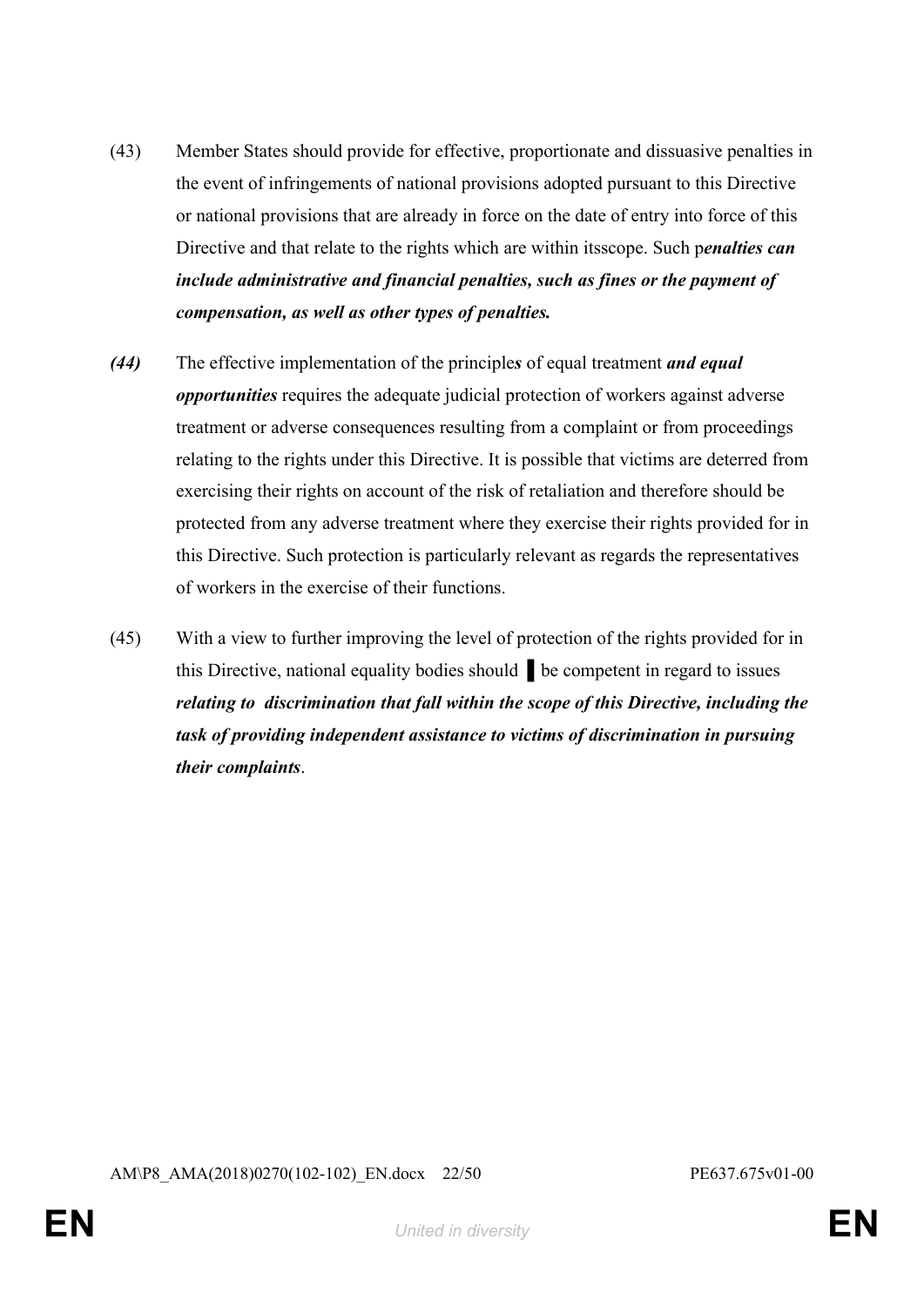- (46) This Directive lays down minimum requirements, thus giving the Member States the option of introducing or maintaining provisions that are more favourable to workers. *Allowing one parent to transfer to the other parent more than two months out of the four months of parental leave provided for in this Directive does not constitute a provision that is more favourable to the worker than the minimum provisions laid down in this Directive.* Rights that are already acquired on the date of entry into force of this Directive should continue to apply unless this Directive provides for more favourable provisions. The implementation of this Directive should neither be used to reduce existing Union law rights, nor constitute valid grounds for reducing the general level of protection provided to workers, in the areas covered by this **Directive**
- (47) In particular, nothing in this Directive should be interpreted as reducing the rights provided for in Directives 2010/18/EU, *92/85/EEC* and 2006/54/EC, including Article 19 of Directive 2006/54/EC.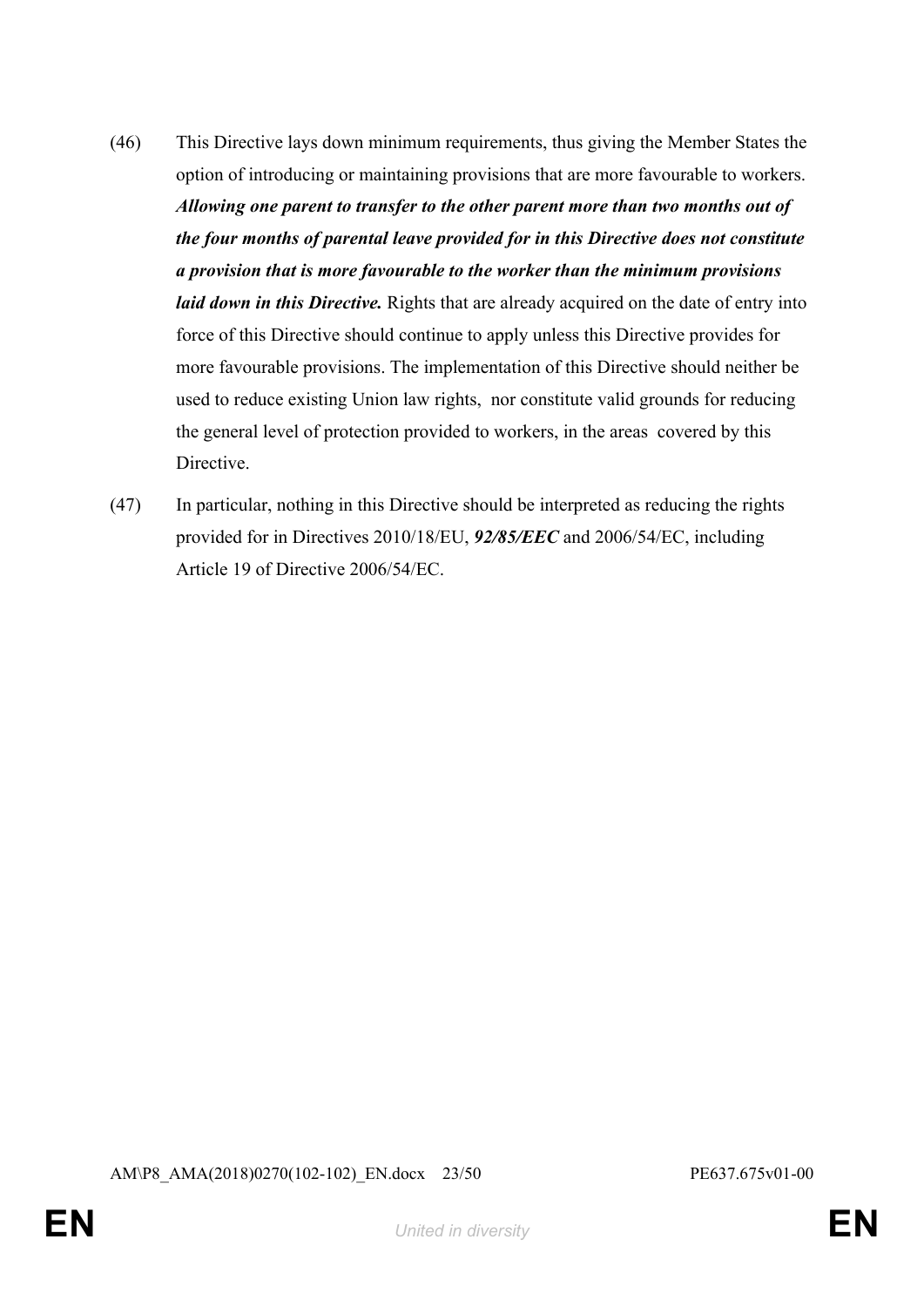- (48) *Micro, small and medium-sized enterprises (SMEs) as defined in the Annex to Commission Recommendation 2003/361/EC<sup>13</sup>, which represent the large majority of enterprises in the Union, can have limited financial, technical and human resources. In implementing this Directive, Member States should strive to* avoid imposing administrative, financial or legal constraints in a manner which would amount to a disincentive to the creation and development of SMEs *or an excessive burden to employers*. Member States are therefore invited to *thoroughly* assess the impact of their implementing measures on SMEs in order to *ensure the equal treatment of all workers,* that SMEs are not disproportionately affected by the measures, with particular focus on microenterprises, and that *any unnecessary* administrative burden is avoided. *Member States are encouraged to provide incentives, guidance and advice to SMEs to assist them in complying with their obligations pursuant to this Directive.*
- *(49) Any kind of family-related time off work, in particular maternity leave, paternity leave, parental leave and carers' leave, that is available under national law or collective agreements should count towards fulfilling the requirements of one or more of the types of leave provided for in this Directive and in Directive 92/85/EEC, provided that the minimum requirements of those directives are fulfilled and that the general level of protection provided to workers in the areas covered by them is not reduced. In implementing this Directive, Member States are not required to rename or otherwise change the different types of family-related leave that are provided for under national law or collective agreements and which count towards compliance with this Directive.*

AM\P8\_AMA(2018)0270(102-102)\_EN.docx 24/50 PE637.675v01-00

<sup>13</sup> Commission Recommendation of 6 May 2003 concerning the definition of micro, small and medium-sized enterprises (OJ L 124, 20.5.03, p. 36).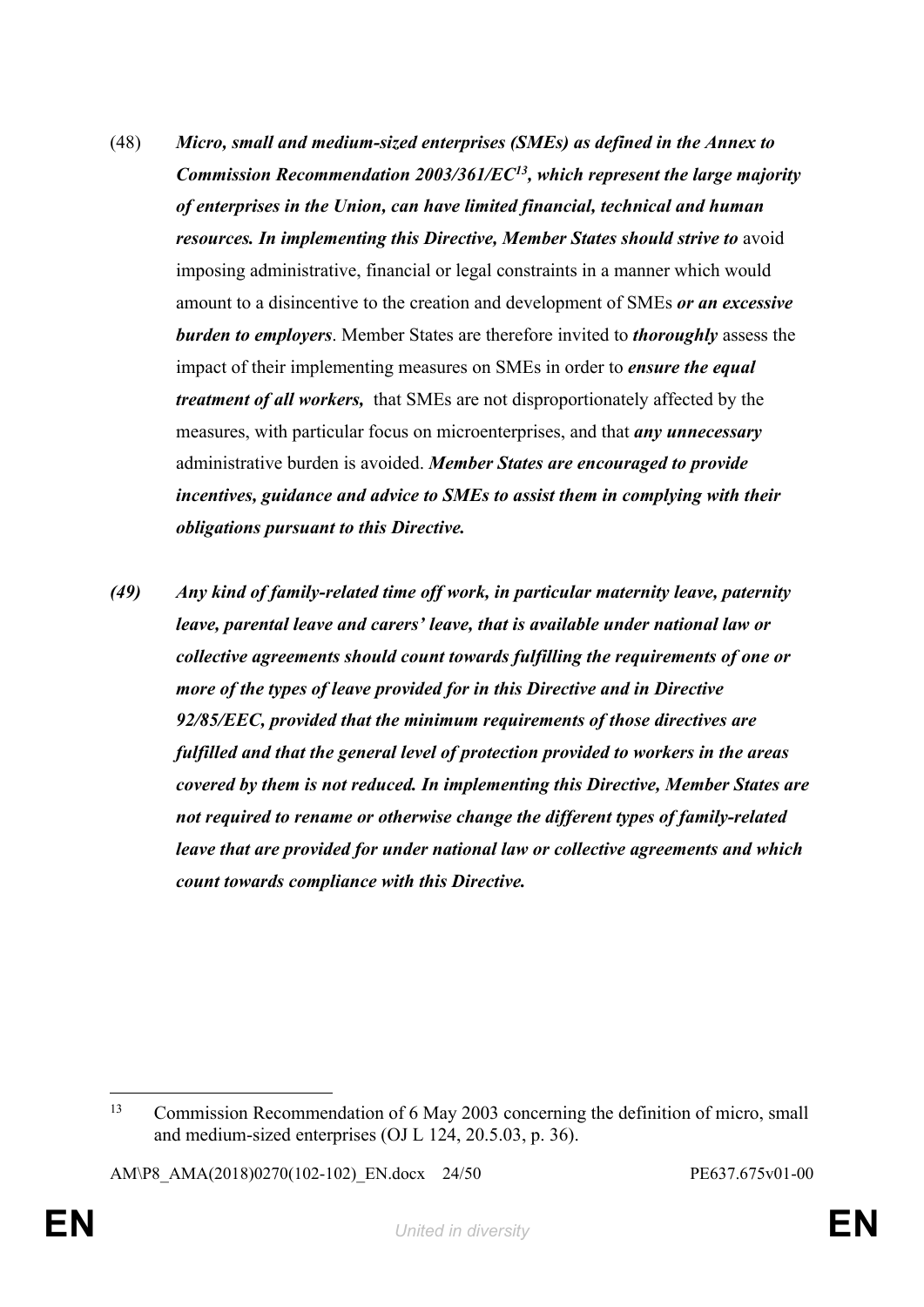- (50) ▌Member States *are encouraged, in accordance with national practice, to promote a social dialogue with the* social partners with *a view to fostering the reconciliation of work and private life, including by promoting work-life balance measures in the workplace, establishing voluntary certification systems, providing vocational training, raising awareness, and carrying out information campaigns. In addition,* Member States *are encouraged to engage in a dialogue with relevant stakeholders, such as non-governmental organisations, local and regional authorities and service providers, in order to promote work-life balance policies in accordance with national law and practice*.
- *(51)* The s*ocial partners should be encouraged to promote voluntary certification systems assessing work-life balance at the workplace.*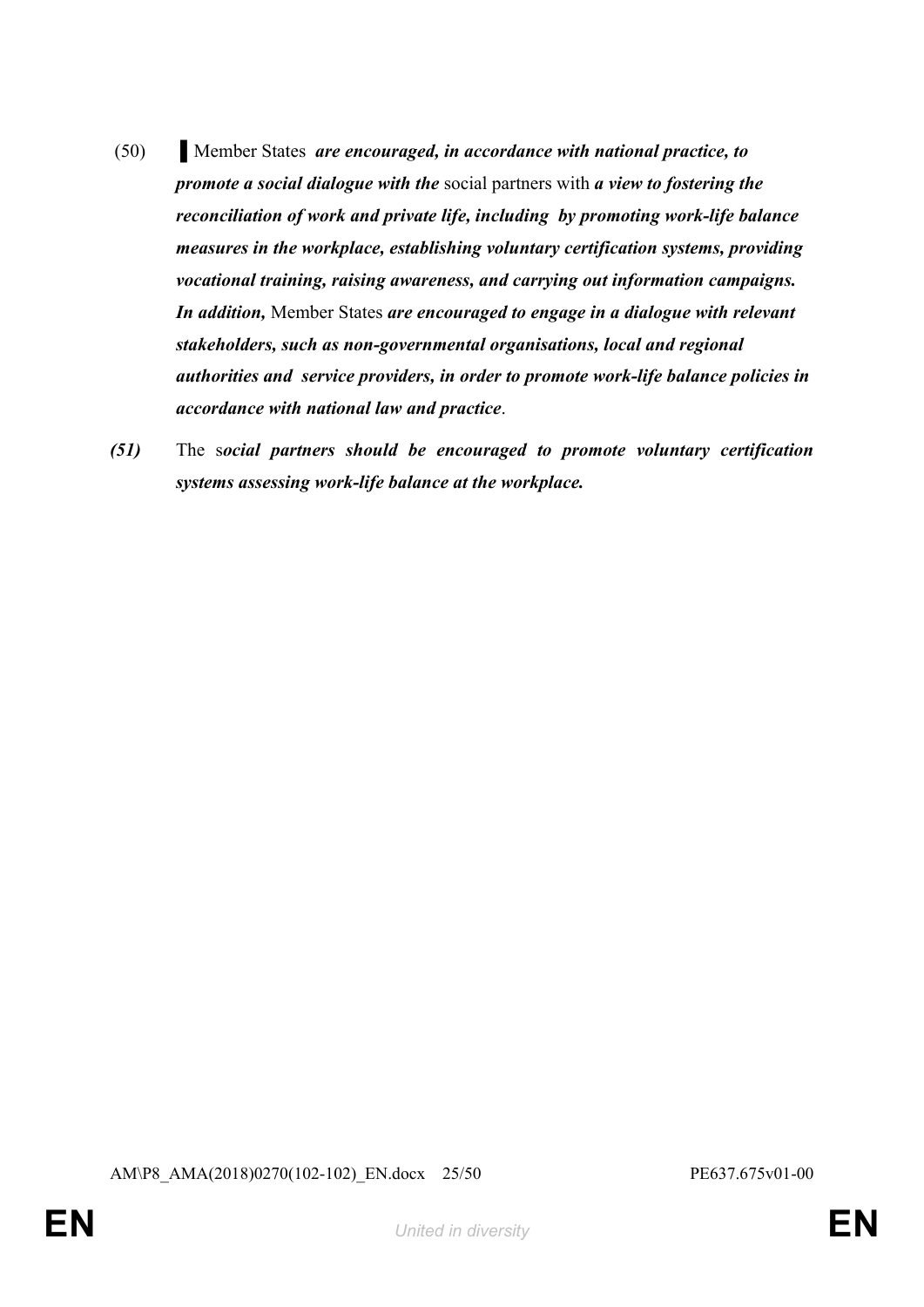(52) Since the objectives of this Directive, namely to ensure the implementation of the principle of equality between men and women with regard to labour market opportunities and treatment at work across the Union, cannot be sufficiently achieved by the Member States, but can rather, by reason of their scale and effects, be better achieved at Union level, the Union may adopt measures, in accordance with the principle of subsidiarity as set out in Article 5 TEU. In accordance with the principle of proportionality, as set out in that Article, this Directive does not go beyond what is necessary in order to achieve those objectives,

HAVE ADOPTED THIS DIRECTIVE:

AM\P8\_AMA(2018)0270(102-102)\_EN.docx 26/50 PE637.675v01-00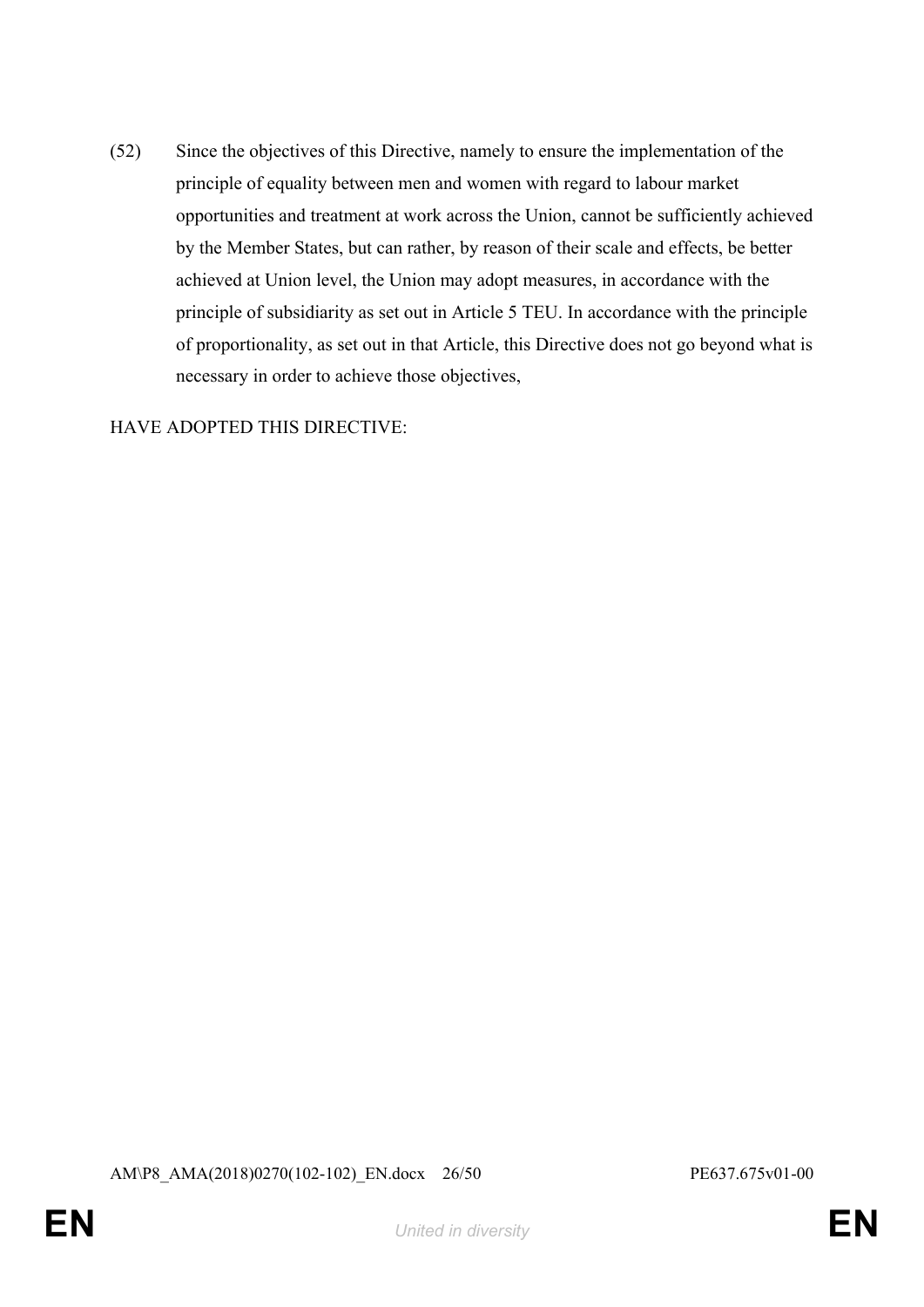## Subject matter

This Directive lays down minimum requirements designed to achieve equality between men and women with regard to labour market opportunities and treatment at work, by facilitating the reconciliation of work and family life for workers who are parents, or carers.

To that end, this Directive provides for individual rights related to *the following*:

(a) paternity leave, parental leave and carers' leave;

(b) flexible working arrangements for workers who are parents, or carers.

## Article 2

#### Scope

This Directive applies to all workers,men and women, who have an employment contract or employment relationship *as defined by the law, collective agreements or practice in force in each Member State taking into account the case-law of the Court of Justice* .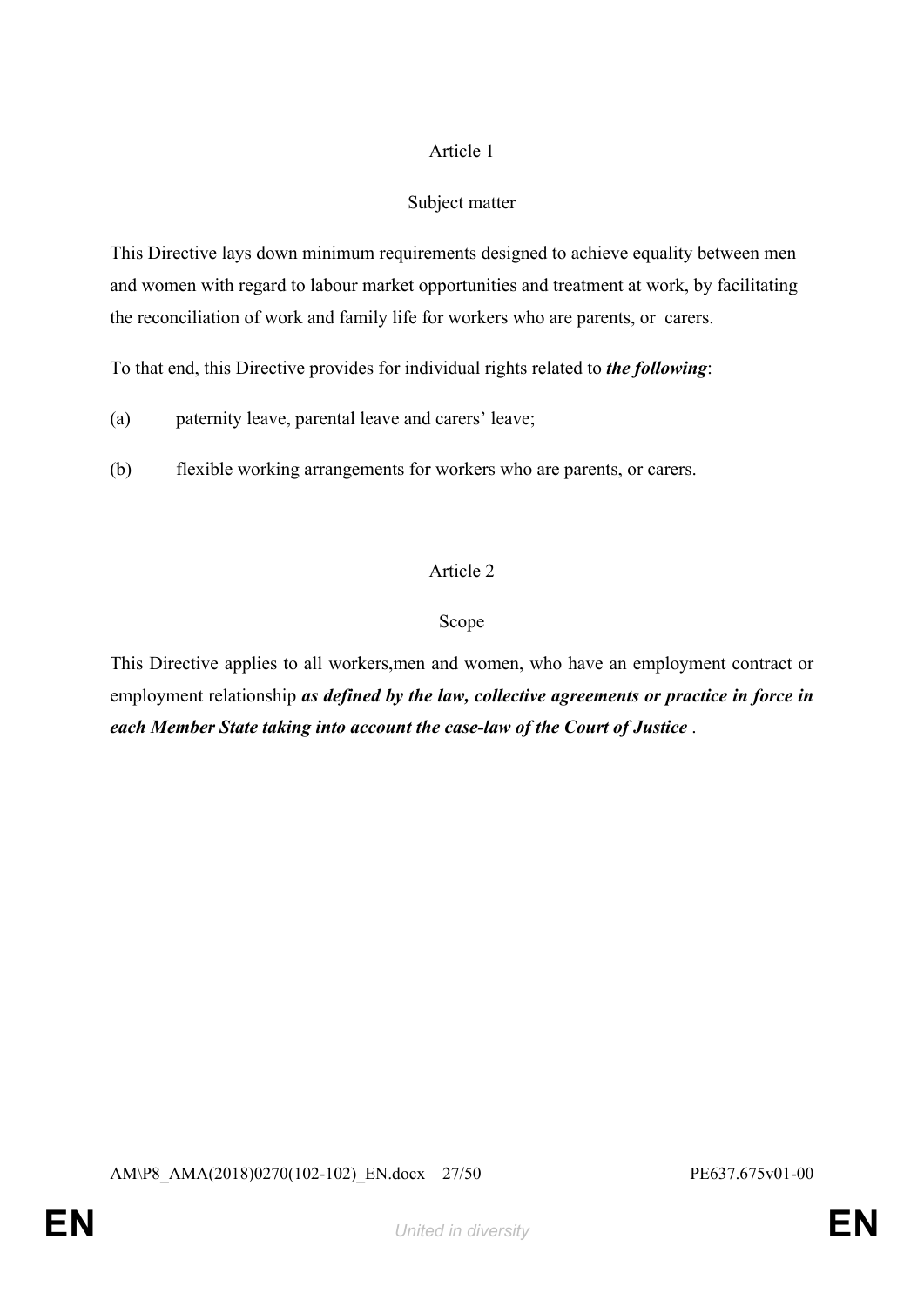## **Definitions**

- 1. For the purposes of this Directive, the following definitions **Quadrant** apply:
	- (a) 'paternity leave' means leave from work for fathers *or, where and in so far as recognised by national law, for equivalent second parents,* on the occasion of the birth of a child for the purposes of providing care;
	- (b) 'parental leave' means leave from work *for parents* on the grounds of the birth or adoption of a child to take care of that child;
	- *(c) 'carers' leave' means leave from work for workers in order to provide personal care or support to a relative, or to a person who lives in the same household as the worker, and who is in need of significant care or support for a serious medical reason, as defined by each Member State;*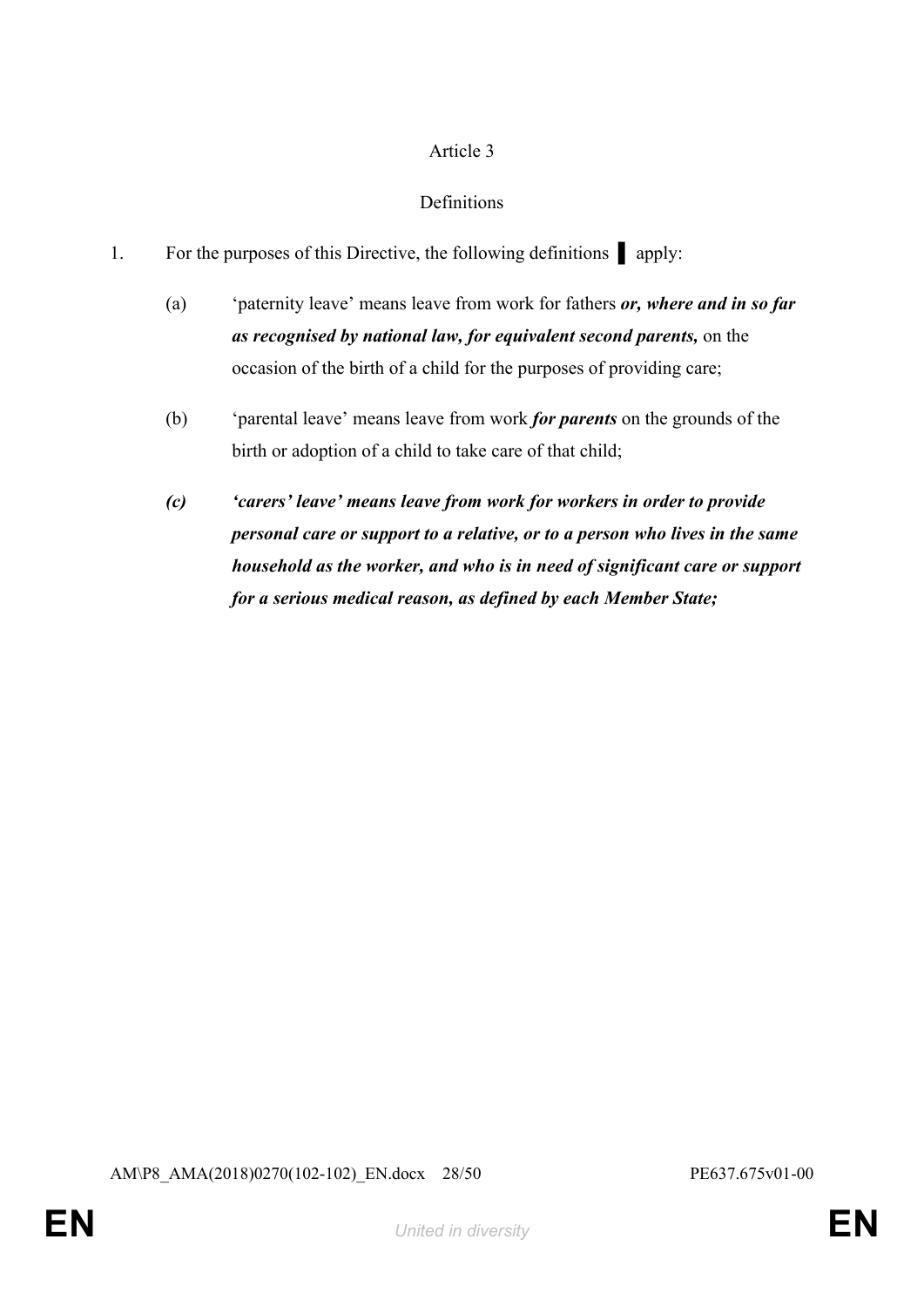- (d) 'carer' means a worker providing personal care or support *to a relative, or to a person who lives in the same household as the worker, and who is in need of significant care or support for a serious medical reason, as defined by each Member State*;
- (e) 'relative' means a worker's son, daughter, mother, father, spouse or, where such partnerships are recognised by national law, partner in civil partnership;
- ▌
- (f) 'flexible working arrangements' means the possibility for workers to adjust their working patterns, including through the use of remote working arrangements, flexible working schedules, or reduced working hours.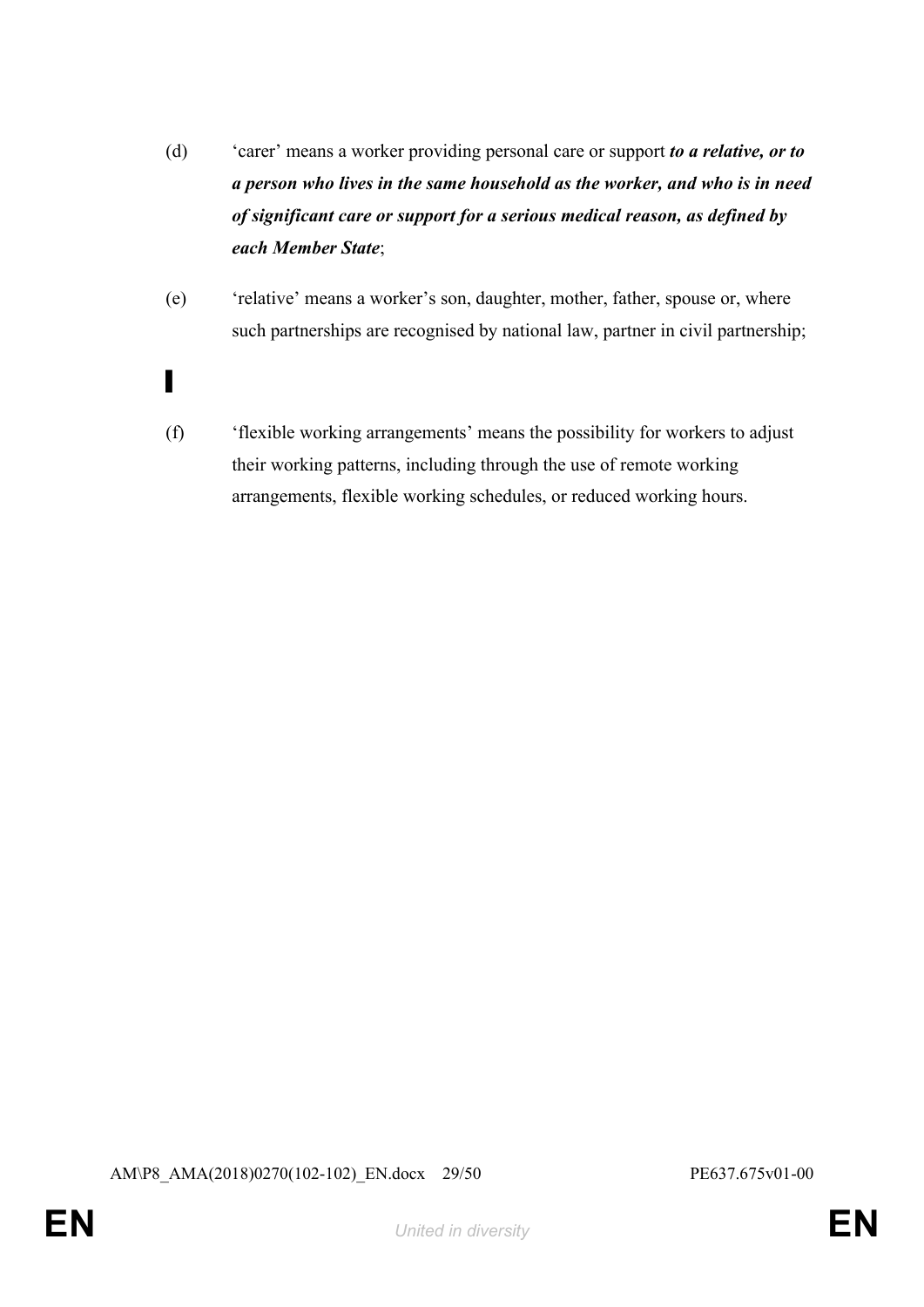2. The reference to working days in Articles 4 and 6 shall be understood as referring to the full-time working pattern, as defined in the Member State in question.

A worker's entitlement to leave may be calculated proportionally to the worker's working time, in accordance with the working pattern specified in the worker's contract of employment or employment relationship.

AM\P8\_AMA(2018)0270(102-102)\_EN.docx 30/50 PE637.675v01-00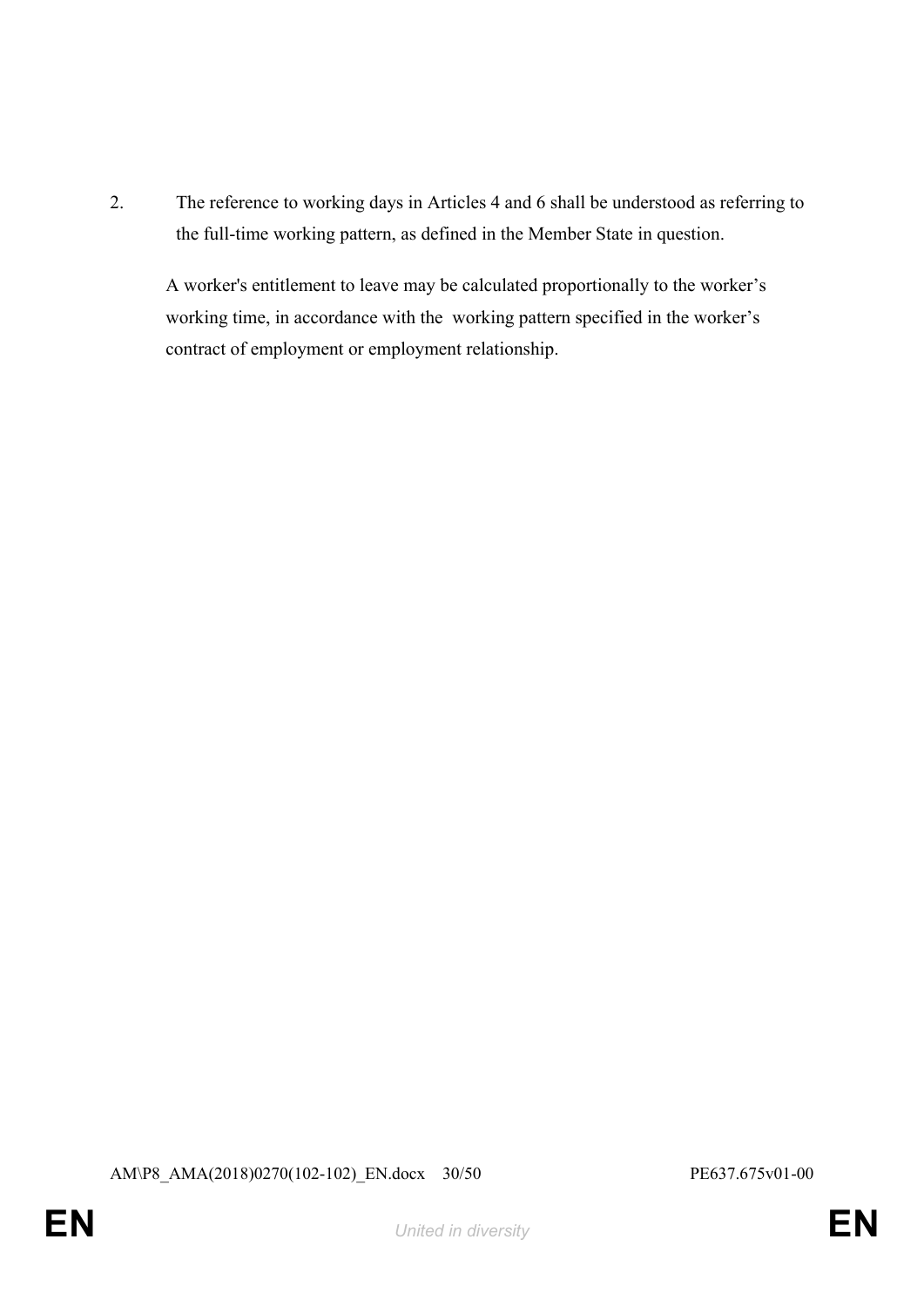## Paternity leave

1. Member States shall take the necessary measures to ensure that fathers *or, where and in so far as recognised by national law, equivalent second parents, have the right to* ▌ paternity leave of ▌ 10 working days. Such paternity leave shall *be taken* on the occasion of the birth of *the worker's child. Member States may determine whether to allow paternity leave to be taken partly before or only after the birth of the* child and *whether to allow such leave to be taken in flexible ways*.

# *2. The right to paternity leave shall not be made subject to a period of work qualification or to a length of service qualification.*

3. The right to paternity leave shall be granted irrespective of the worker's marital or family status, as defined by national law.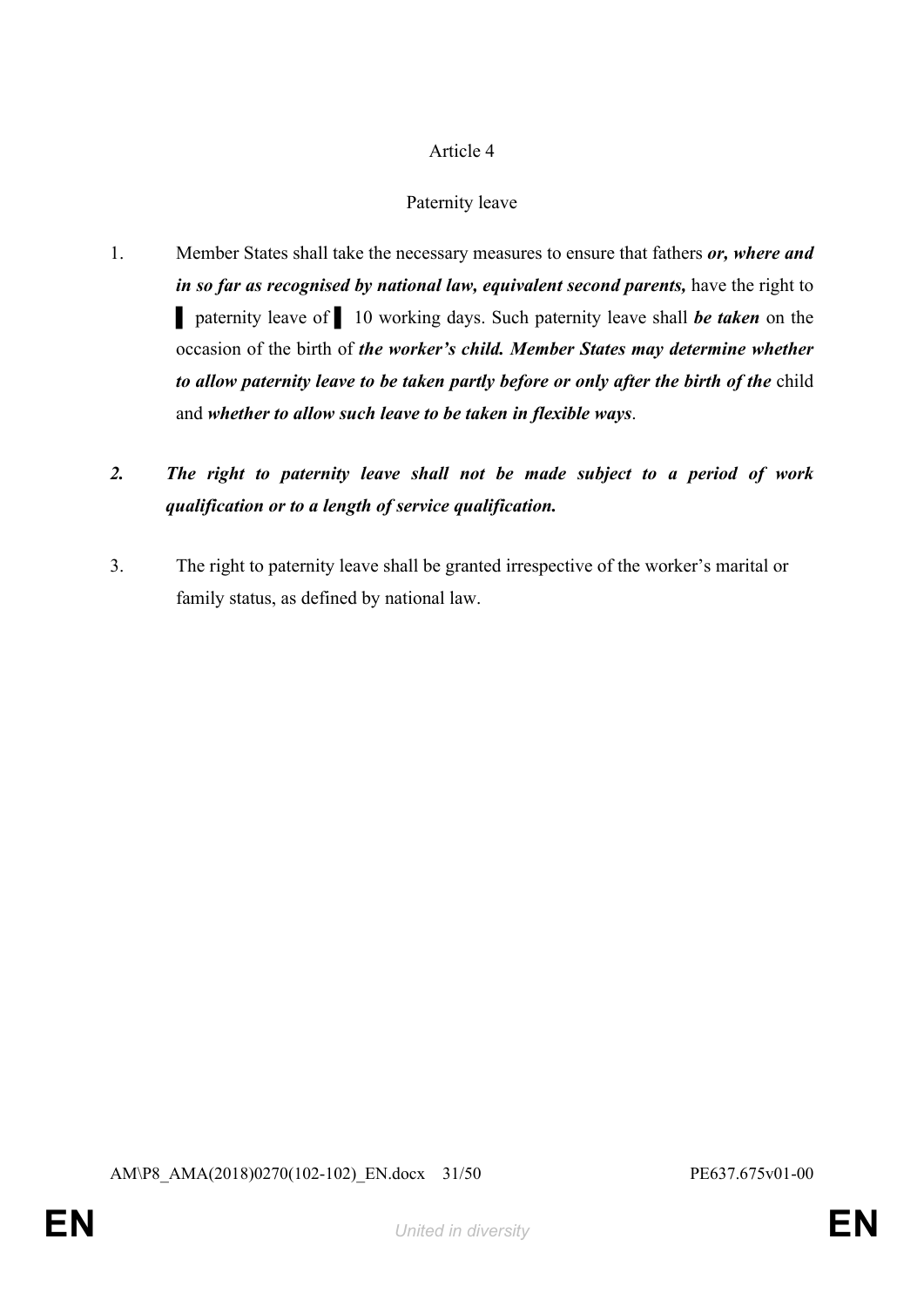#### Parental leave

- 1. Member States shall take the necessary measures to ensure that eachworker has an individual right to parental leave of *▌*four months that is to be taken before the child reaches a specified age, *up to the age of eight, to be specified by each Member State or by collective agreement. That age* shall be *determined with a view to ensuring that each parent is able to exercise their right to parental leave effectively and on an equal basis*.
- 2. **I** Member States **Shall ensure that** *two* **months of parental leave cannot be** transferred.
- 3. Member States shall establish *a reasonable* period of notice that is to be given by workers to employers where they exercise their right to parental leave. In doing so, Member States shall take into account the needs of both the employers and the workers.

Member States shall ensure that the worker's request for parental leave specifies the intended beginning and end of the period of leave.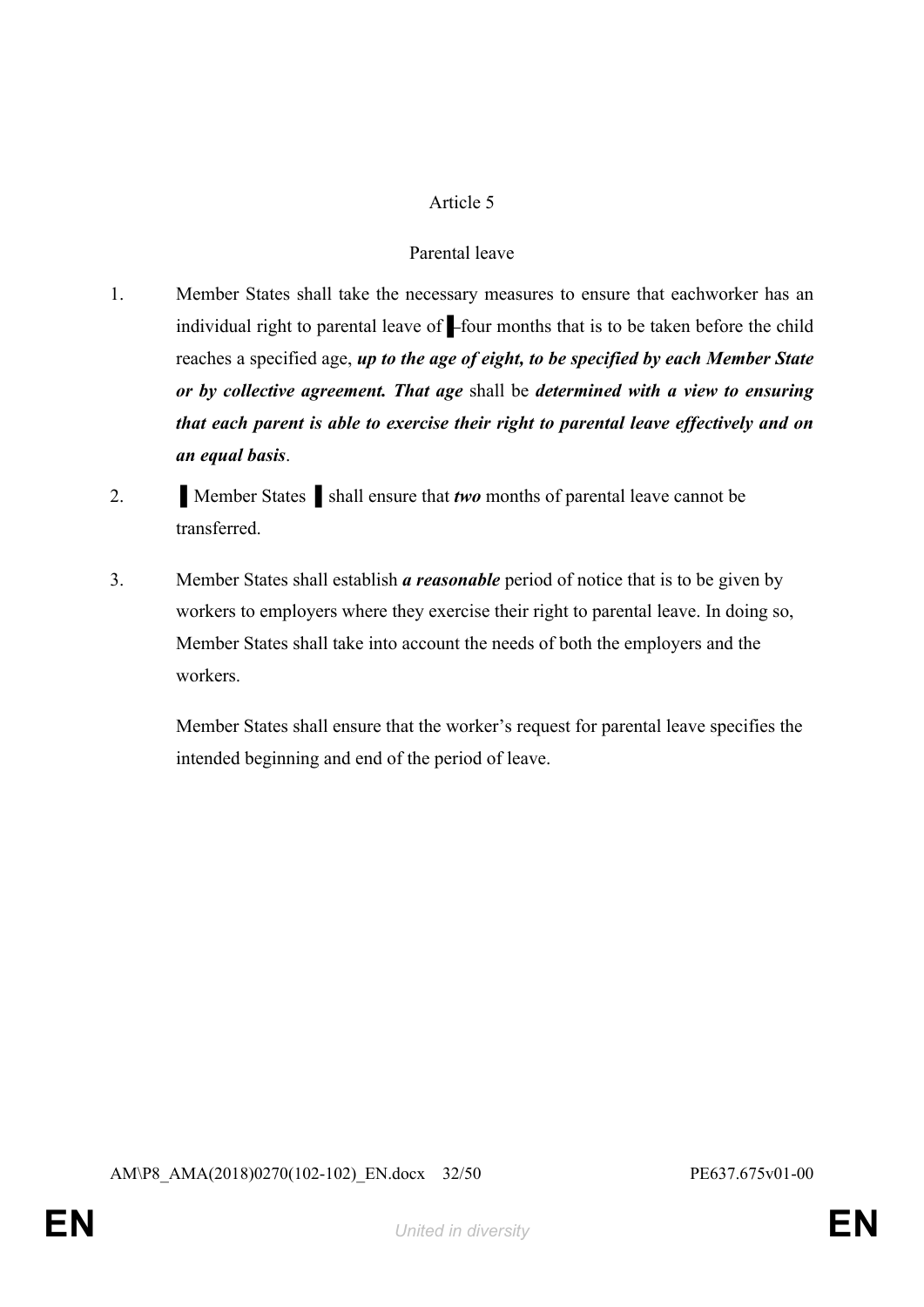- 4. Member States may make the right to parental leave subject to a period of work qualification *or to* a length of service qualification, which shall not exceed one year. In the case of successive fixed-term contracts within the meaning of Council Directive 1999/70/EC<sup>14</sup> with the same employer, the sum of those contracts shall be taken into account for the purpose of calculating the qualifying period.
- 5. Member States may establish the circumstances in which an employer, following consultation in accordance with national law, collective agreements or practice, is allowed to postpone the granting of parental leave for a reasonable period of time on the grounds that the taking of parental leave at the time requested would seriously disrupt the good functioning of the employer. Employers shall provide reasons for such a postponement of parental leave in writing.
- 6. Member States shall take the necessary measures to ensure that workers have the right to request that they take parental leave *in flexible ways. Member States may specify the modalities of application thereof* . The employer shall consider and respond to such requests, taking into account the needs of both the employer and the worker. The employer shall provide reasons for any refusal to accede to such a request in writing *within a reasonable period after the request*.

<sup>14</sup> Council Directive *1999/70/EC* of 28 June 1999 concerning the framework agreement on fixed-term work concluded by ETUC, UNICE and CEEP (OJ L 175, 10.7.1999, p.43).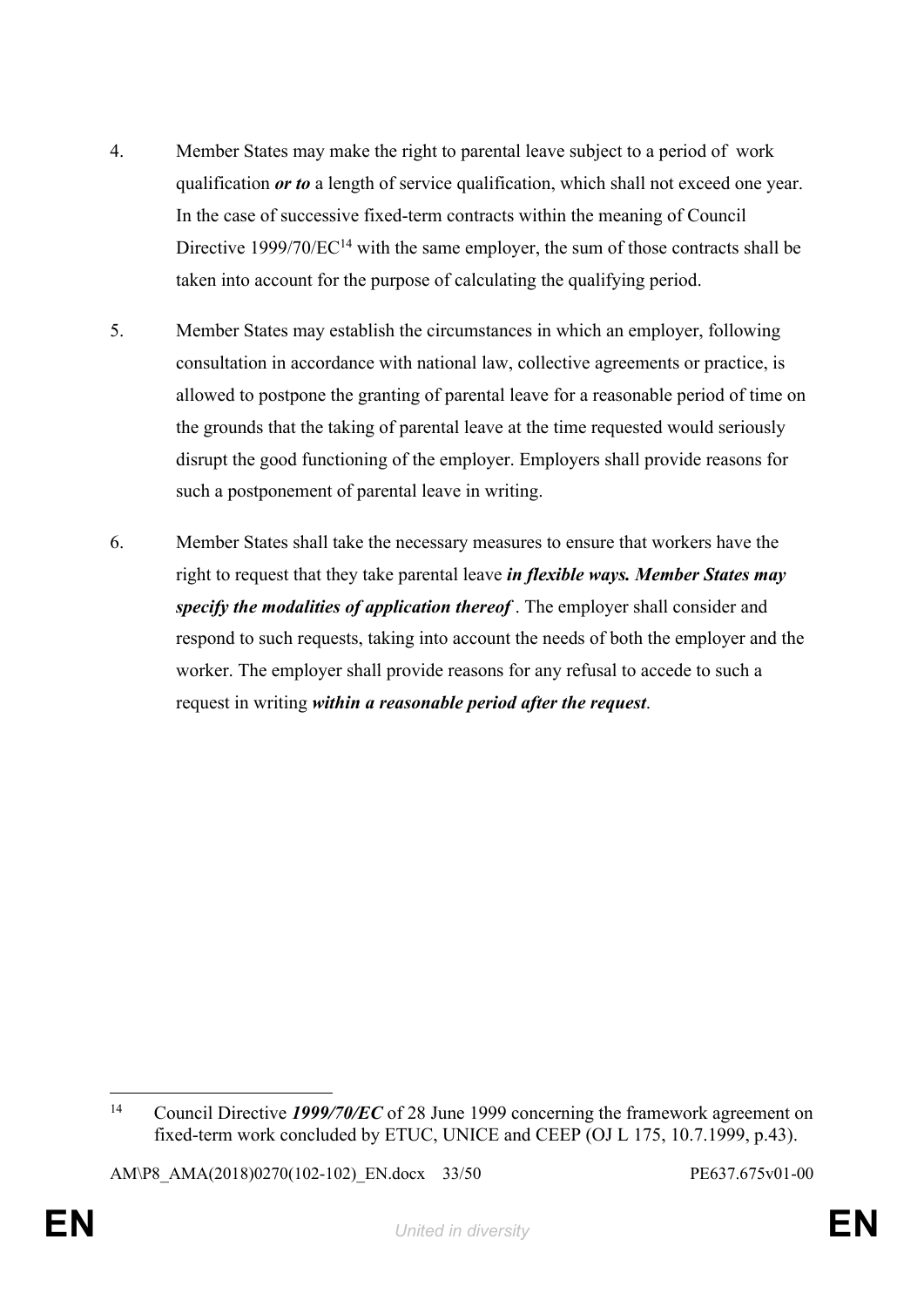- *7*. *Member States shall take the necessary measures to ensure that when considering requests for full-time parental leave, employers shall, prior to any postponement in accordance with paragraph 5, offer, to the extent possible, flexible ways of taking parental leave pursuant to paragraph 6.*
- 8. Member States shall assess the need for the conditions of access to and the detailed arrangements for the application of parental leave to be adapted to the needs of adoptive parents, parents with a disability and parents with children with a disability or a long-term illness.

## Carers' leave

- *1.* Member States shall take the necessary measures to ensure that each worker has the right to carers' leave of ▌ five working days per year. Member States may determine a*dditional details regarding the scope and conditions of carers' leave in accordance with national law or practice. The use of that* right may be subject to appropriate substantiation*, in accordance with national law or practice.*
- *2. Member States may allocate carers*' *leave on the basis of a reference period other than a year, per person in need of care or support, or per case*.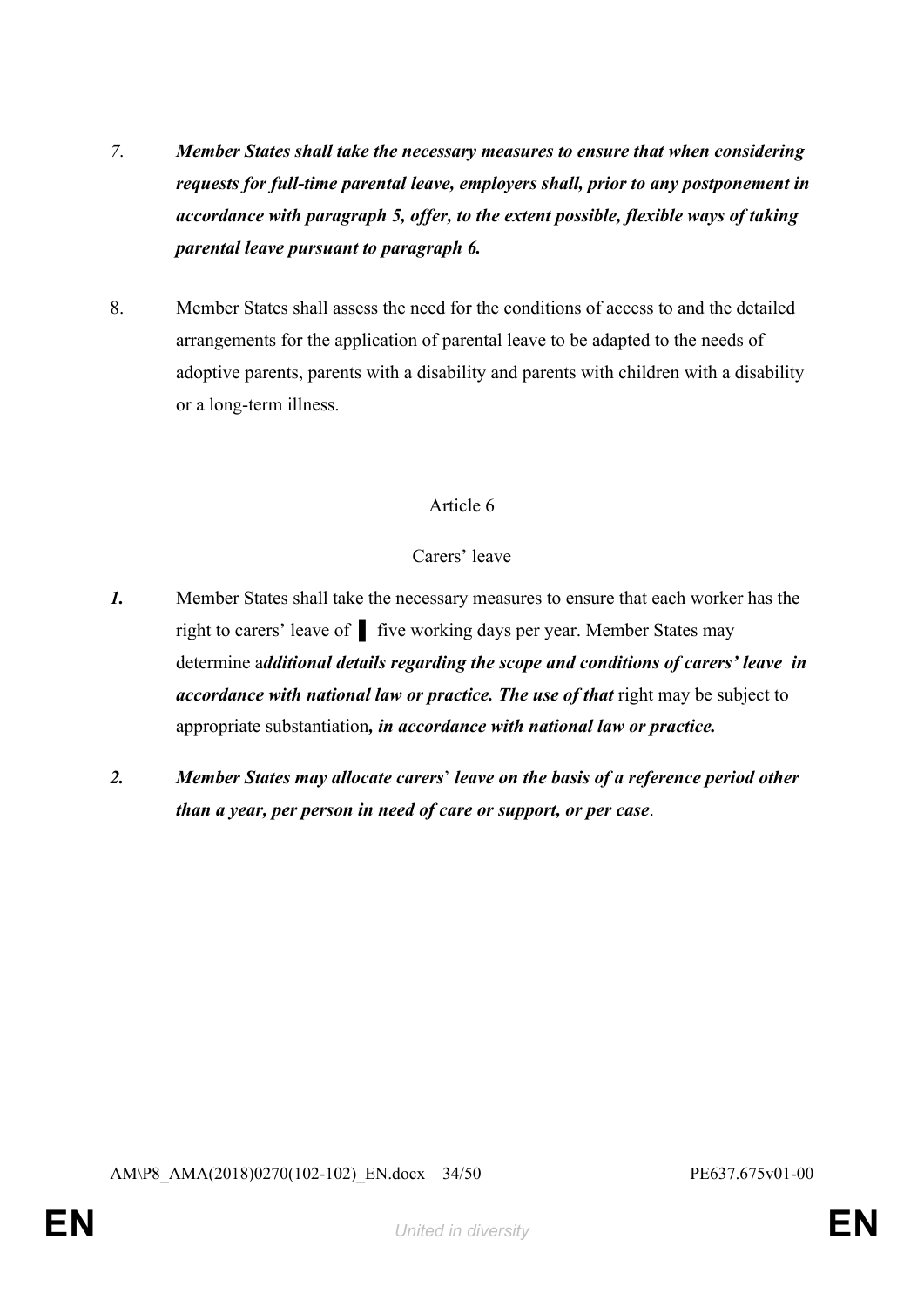#### Time off from work on grounds of force majeure

Member States shall take the necessary measures to ensure that each worker hasthe right to time off from work on grounds of force majeure for urgent family reasons in the case of illness or accident making the immediate attendance of the worker indispensable. Member States may limit the right of each worker to time off from work on grounds of force majeure to a certain amount of time each year or by case, or both.

#### Article 8

#### *Payment or allowance*

- 1. In accordance with national circumstances, such as national law, collective agreements or practice, and taking into account the powers delegated to *the* social partners, Member States shall ensure that workers who exercise their right to leave provided for in *Article 4(1) or Article 5(2)* receive a payment or an *allowance in accordance with paragraphs 2 and 3 of this Article.*
- *2. With regard to paternity leave as referred to in Article 4(1), such payment or* allowance shall *guarantee income* at least equivalent to *that which* the worker concerned would receive in *the event of a break in the worker's activities on grounds connected with the worker's state of health, subject to any ceiling laid down in national law. Member States may make the right to a payment or an allowance subject to periods of previous employment, which shall not exceed six months immediately prior to the expected date of the birth of the child.*
- *3. With regard to parental* leave *as referred to in Article 5(2), such payment or allowance shall be defined by the Member State or the social partners and shall be set in such a way as to facilitate the take-up of parental leave by both parents*.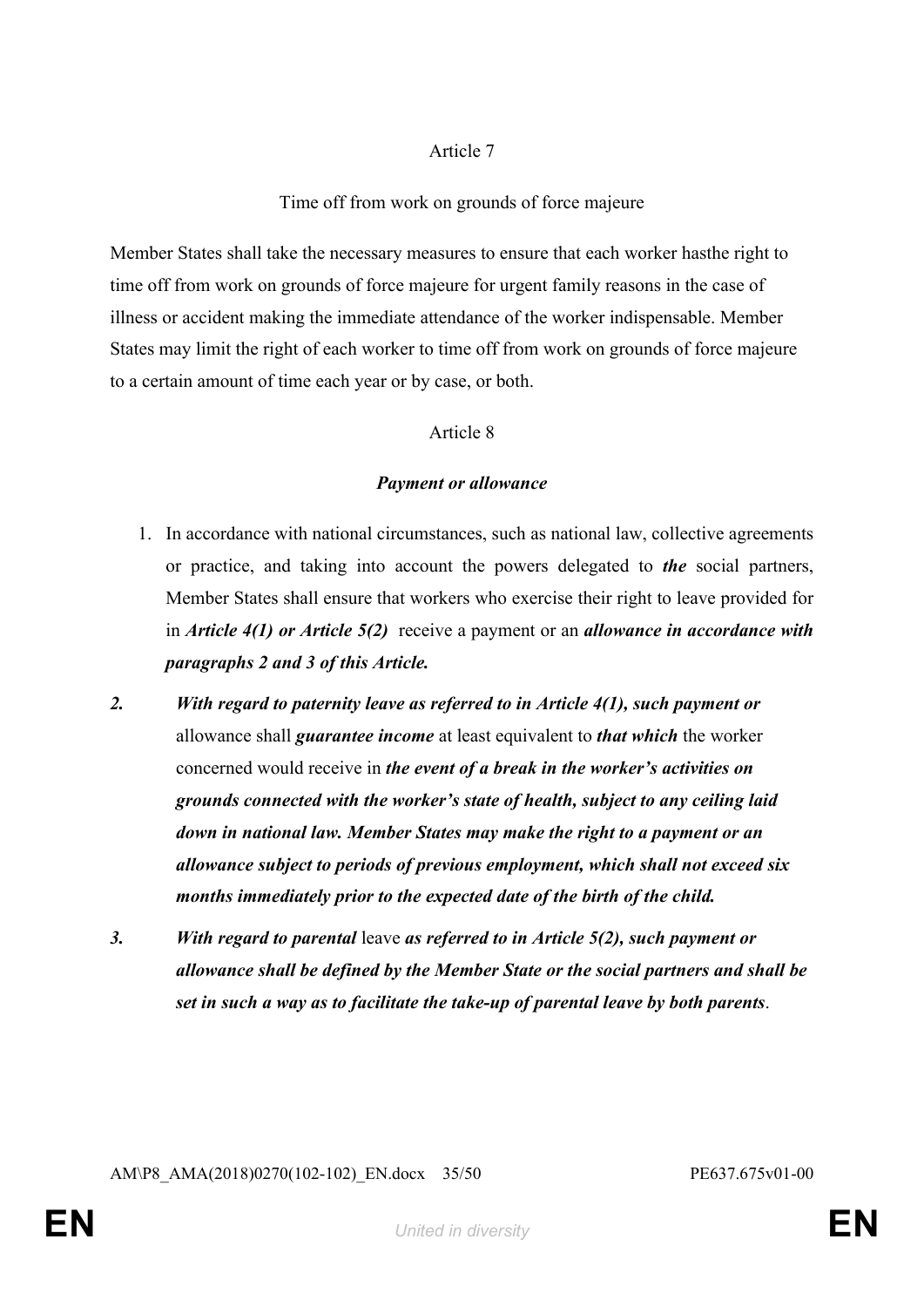#### Flexible working arrangements

- 1. Member States shall take the necessary measures to ensure that workers with children up to a specified age, which shall be at least *eight years*, and carers, have the right to request flexible working arrangements for caring purposes. The duration of such flexible working arrangements may be subject to a reasonable limitation.
- 2. Employers shall consider and respond to requests for flexible working arrangements as referred to in paragraph 1 *within a reasonable period of time*, taking into account the needs of both the employers and the workers. Employers shall provide reasons for any refusal of such a request *or for any postponement of such arrangements*.
- 3. When flexible working arrangements as referred to in paragraph 1 are limited in duration, the worker shall have the right to return to the original working pattern at the end of the agreed period. The worker shall ▌also have the right to request to return to the original working pattern *before the end of the agreed period* where justified on the basis of a change of circumstances. The employer shall consider and respond to a request for an early return to the original working pattern, taking into account the needs of both the employer and the worker.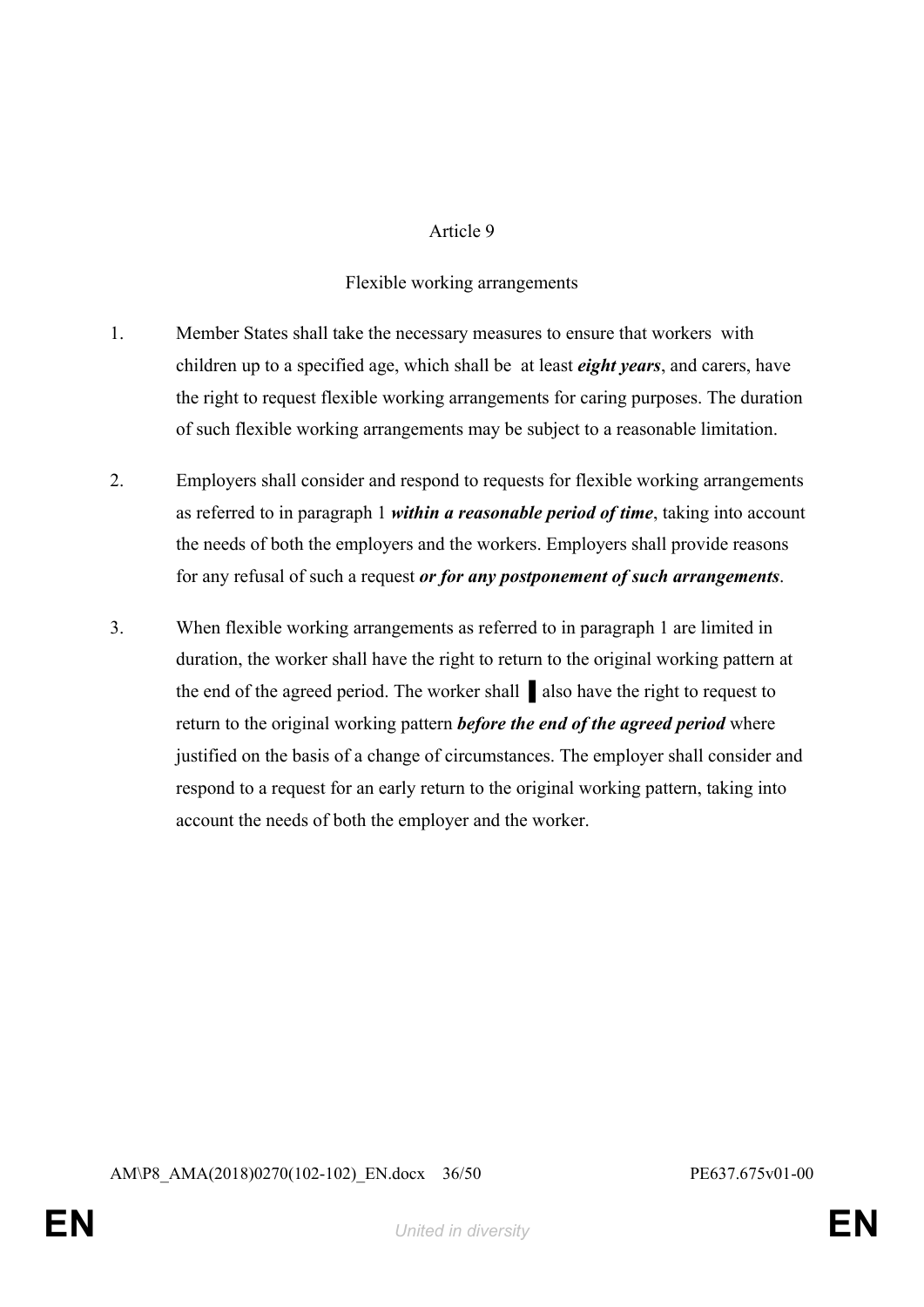*4. Member States may make the right to request flexible working arrangements subject to a period of work qualification or to a length of service qualification, which shall not exceed six months. In the case of successive fixed-term contracts within the meaning of Directive 1999/70/EC with the same employer, the sum of those contracts shall be taken into account for the purpose of calculating the qualifying period.*

#### Article 10

#### Employment rights

1. Rights that have been acquired or that are in the process of being acquired by workers on the date on which leave provided for in Articles 4, 5 and 6 or time off from work provided for in Article 7 starts shall be maintained until the end of such leave *or time off from work*. At the end of such leave *or time off from work*, those rights, including any changes arising from national law, collective agreements or practice, shall apply.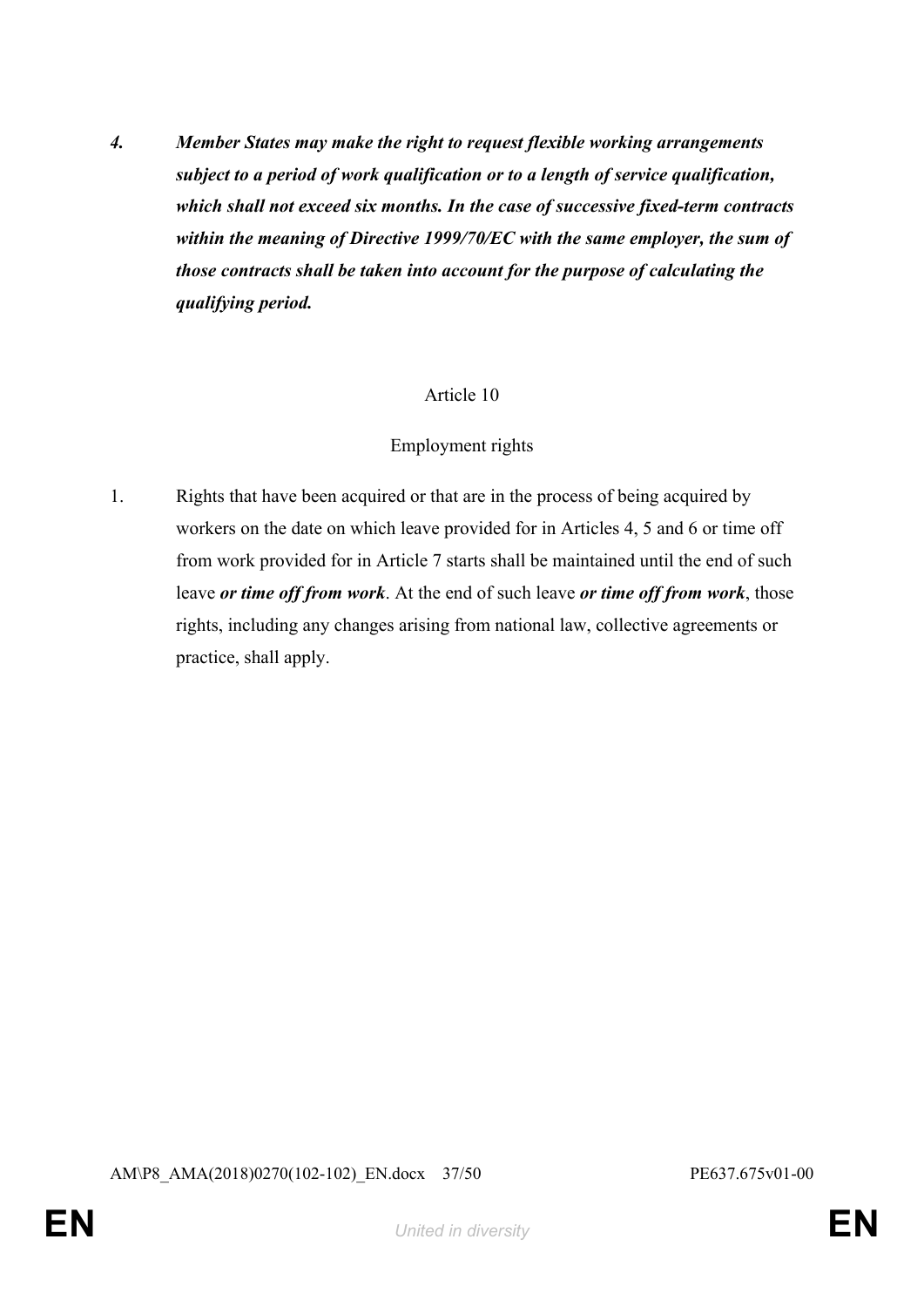- 2. Member States shall ensure that, at the end of leave *provided for* in Articles 4, 5 and 6, workers are entitled to return to their jobs or to equivalent posts on terms and conditions which are no less favourable to them, and to benefit from any improvement in working conditions to which they would have been entitled *had they not taken the leave*.
- 3. Member States shall define the status of the employment contract or employment relationship for the period of leave *provided for* in Articles 4, 5 and *6, or time off from work provided for in Article 7*, including as regards entitlements to social security*, including pension contributions*, while ensuring that the employment relationship is maintained during that period.

#### **Discrimination**

Member States shall take the necessary measures to prohibit less favourable treatment of workers on the ground that they have applied for, or have taken, leave provided for in Articles 4, 5 and 6 *or time off from work provided for in Article 7* , or that they have exercised *the rights provided for* in Article 9.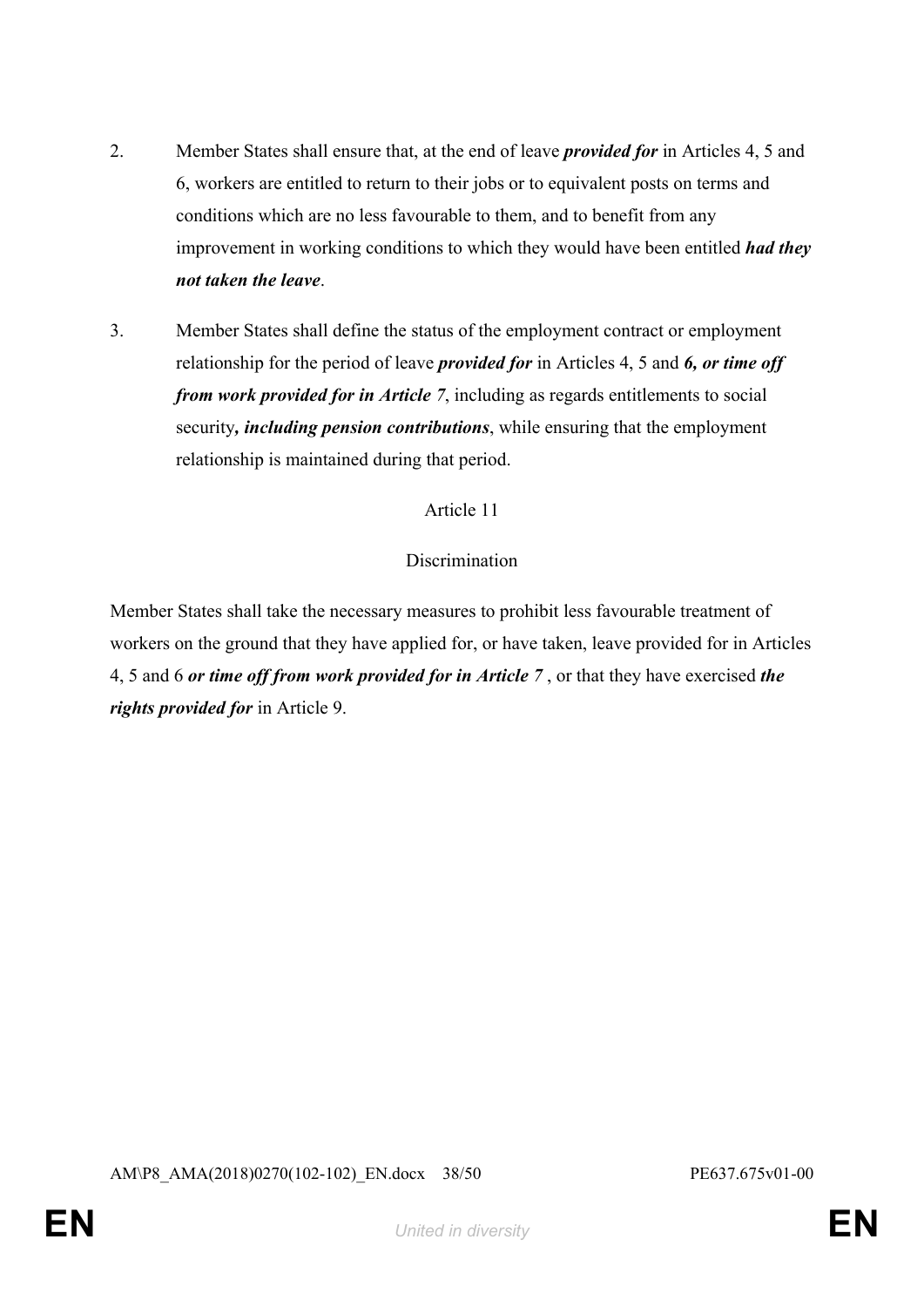Protection from dismissal and burden of proof

- 1. Member States shall take the necessary measures to prohibit the dismissal and all preparations for the dismissal of workers, on the grounds that they have applied for, or have taken, leave provided for in Articles 4, 5 and 6, or have exercised the right to request flexible working arrangements referred to in Article 9.
- 2. Workers who consider that they have been dismissed on the grounds that they have applied for, or have taken, leave *provided for* in Articles 4, 5 and 6, or have exercised the right to request flexible working arrangements as referred to in Article 9, may request the employer to provide duly substantiated reasons for their dismissal. *With respect to the dismissal of a worker who has applied for, or has taken, leave provided for in Article 4, 5 or 6,* the employer shall provide reasons for the dismissal in writing.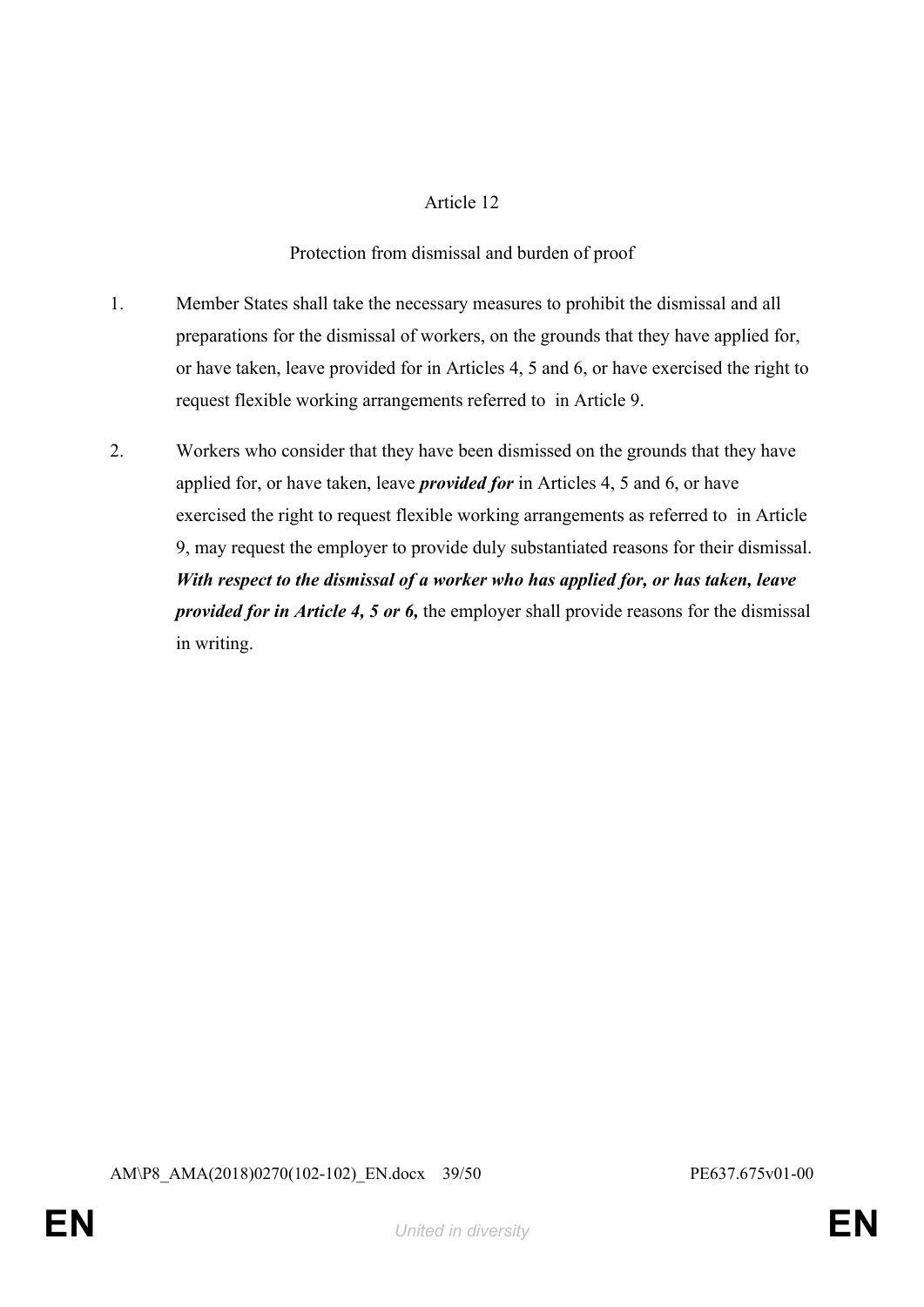- 3. Member States shall take the measures necessary to ensure that where workers *who consider that they have been dismissed on the grounds that they have applied for, or have taken, leave provided for* in *Articles 4, 5 and 6* establish, before a court or other competent authority, facts capable of giving rise to a presumption that they *have* been dismissed on such grounds, it shall be for the employer to prove that the dismissal was based on other grounds.
- 4. Paragraph 3 shall not prevent Member States from introducing rules of evidence which are more favourable to workers.
- 5. Member States shall not be required to apply paragraph 3 to proceedings in which it is for the court or competent body to investigate the facts of the case.
- 6. Paragraph 3 shall not apply to criminal proceedings, unless otherwise provided by the Member States.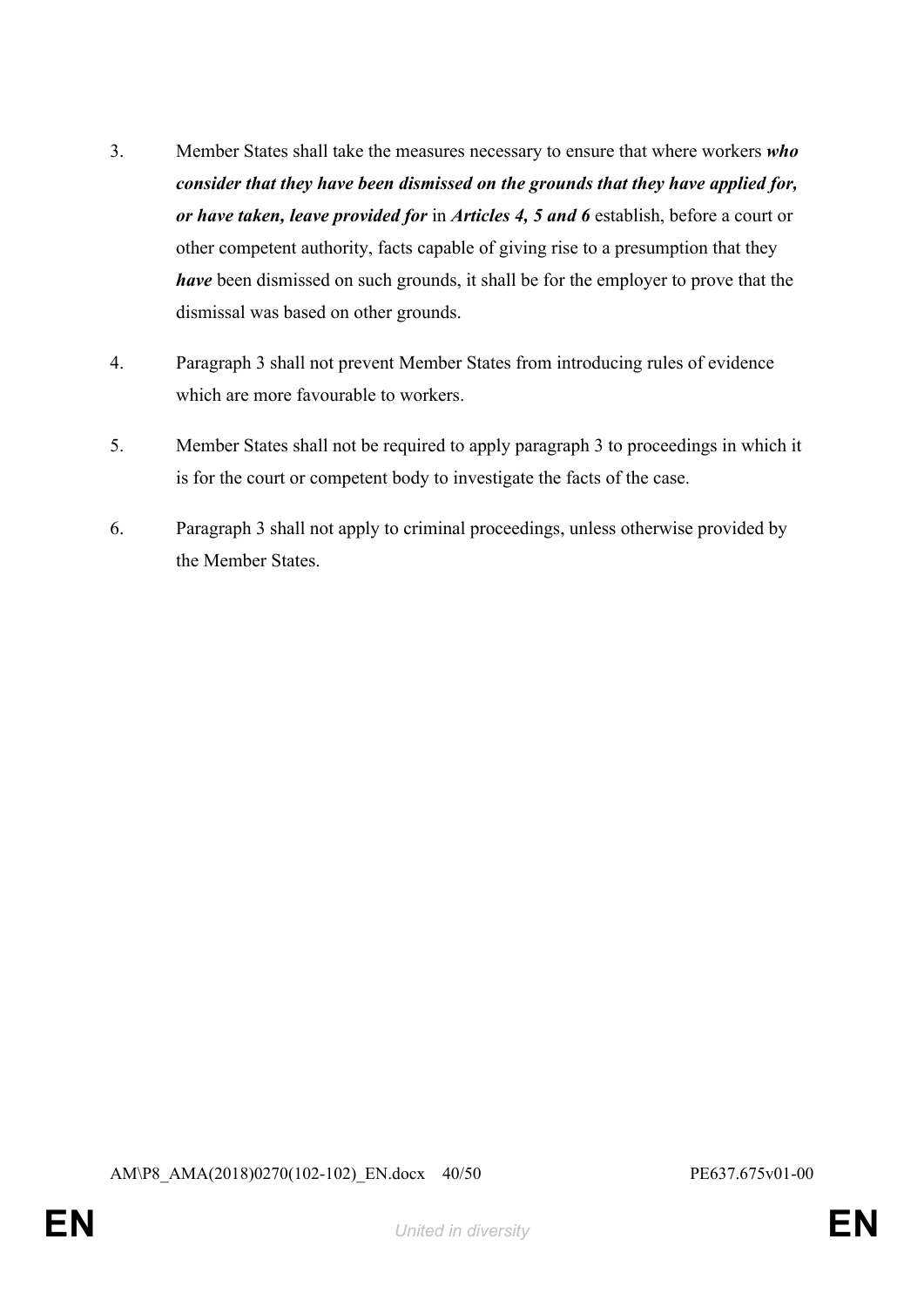#### Penalties

Member States shall lay down *the* rules on penalties applicable to infringements of national provisions adopted pursuant to this Directive, or the relevant provisions already in force concerning the rights which are within the scope of this Directive, and shall take all measures necessary to ensure that they are implemented. The penalties provided for shall be effective, proportionate and dissuasive. ▌.

#### Article 14

Protection against adverse treatment or consequences

Member States shall introduce measures necessary to protect workers, including workers who are employees' representatives, from any adverse treatment by the employer or adverse consequences resulting from a complaint lodged within the undertaking or any legal proceedings for the purpose of enforcing compliance with the requirements laid down in this **Directive**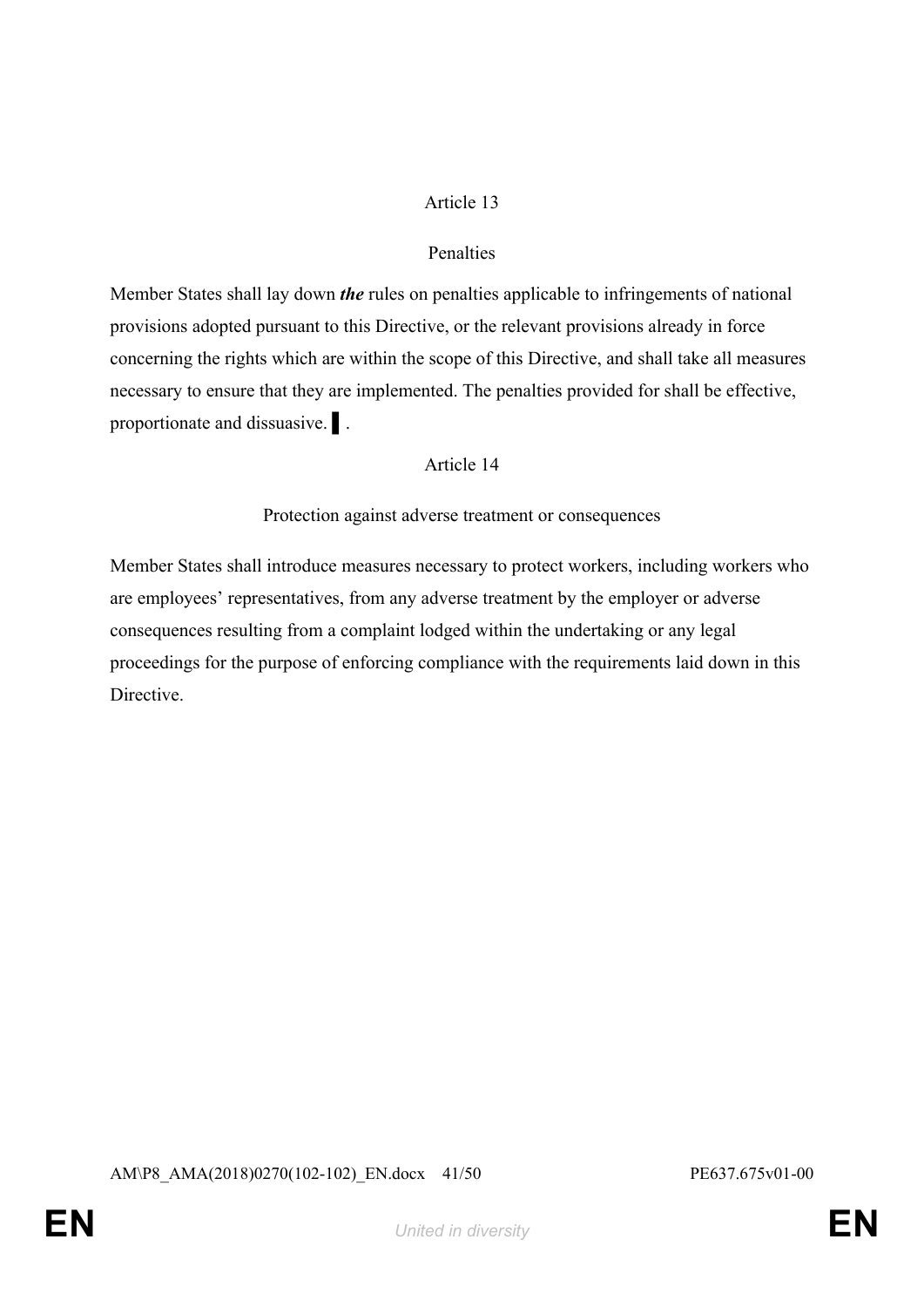## Equality bodies

*Without prejudice to the competence of labour inspectorates or other bodies that enforce the rights of workers, including the social partners,* Member States shall ensure that the body or bodies designated, pursuant to Article 20 of Directive 2006/54/EC, for the promotion, analysis, monitoring and support of equal treatment of *all persons* without discrimination on grounds of sex, are ▌competent with regard to issues relating to *discrimination* falling within the scope of this Directive.

#### Article 16

#### Level of protection

- *1.* Member States may introduce or maintain provisions that are more favourable to workers than those laid down in this Directive.
- *2. The implementation of this Directive shall not constitute grounds for justifying a reduction in the general level of protection of workers in the areas covered by this Directive. The prohibition of such a reduction in the level of protection shall be without prejudice to the right of Member States and the social partners to lay down, in light of changing circumstances, legislative, regulatory or contractual arrangements other than those in force on …[the date of entry into force of this Directive], provided that the minimum requirements laid down in this Directive are complied with.*

AM\P8\_AMA(2018)0270(102-102)\_EN.docx 42/50 PE637.675v01-00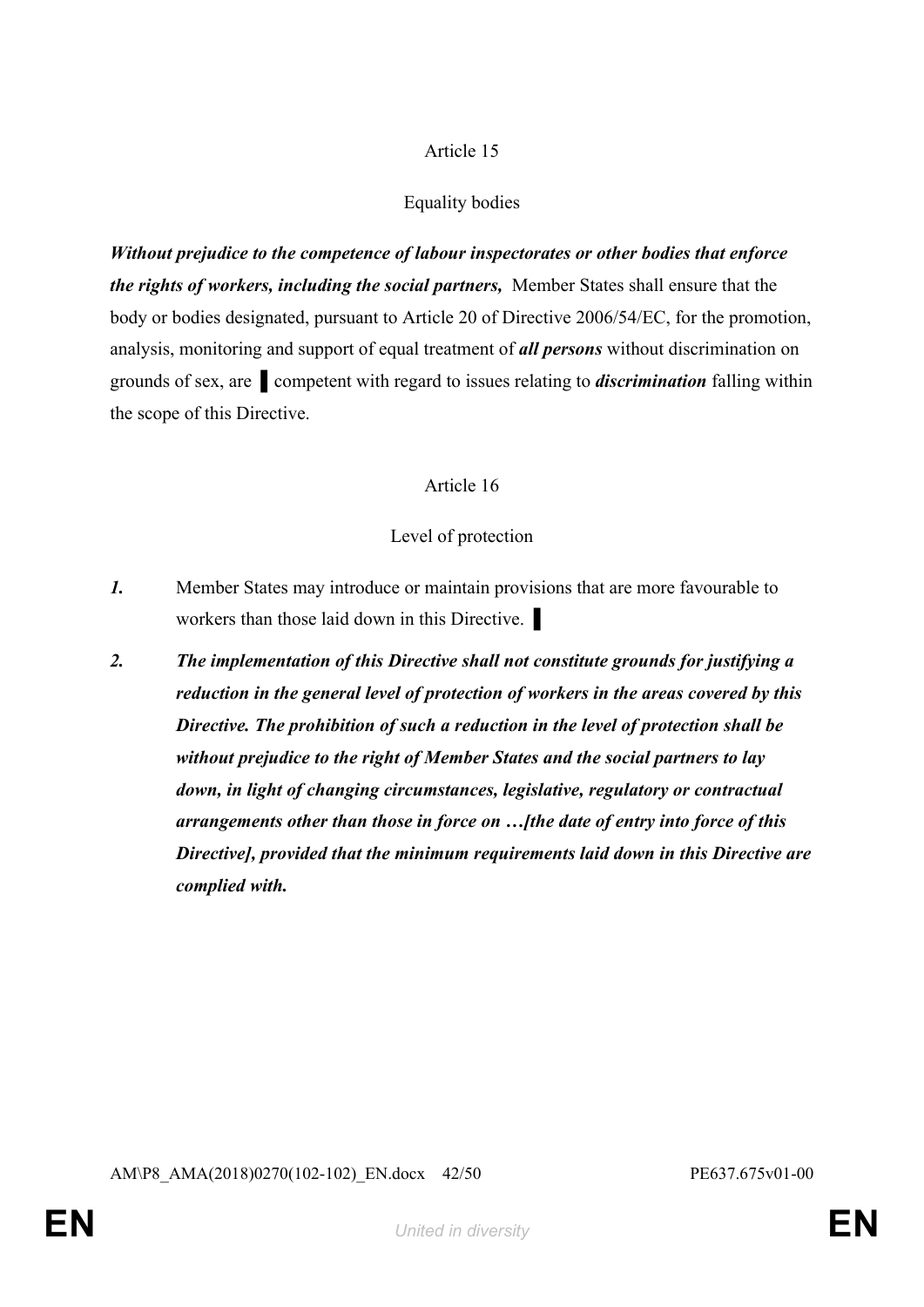#### Dissemination of information

Member States shall ensure that the national measures transposing this Directive, together with the relevant provisions already in force relating to the subject matter as set out in Article 1, are brought to the attention of *workers and employers, including employers that are SMEs,* by all appropriate means throughout their territory.

#### Article 18

## Reporting and review

1. By *… [eight* years after the date of entry into force of this Directive*]*, Member States shall communicate to the Commission all information concerning the implementation of this Directive that is necessary for the Commission to draw up a report . That information shall *include available aggregated data on the take-up of different types of leave and flexible working arrangements, by men and women pursuant to this Directive, for the purposes of allowing the proper monitoring and assessment of the implementation of this Directive, in particular with regard to gender equality*.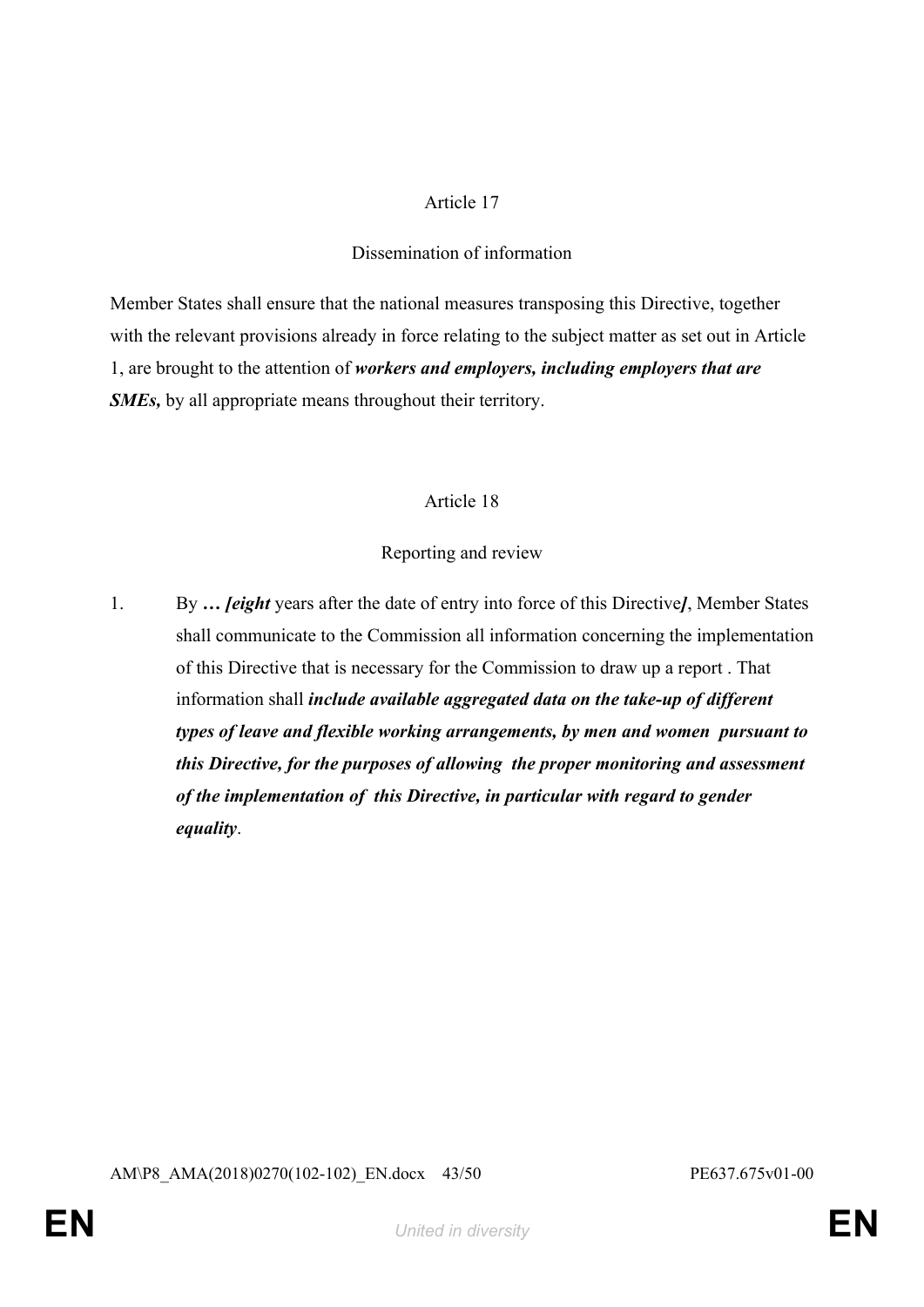2. The Commission shall submit the report referred to in paragraph 1 to the European Parliament and the Council. The report shall, if appropriate, be accompanied by a legislative proposal.

#### *The report shall also be accompanied by:*

- *(a) a study of the interaction between the different types of leave provided for in this Directive as well as other types of family-related leave, such as adoption leave; and*
- *(b) a study of the rights to family-related leave that are granted to self-employed persons.*

#### Article 19

#### Repeal

1. Directive 2010/18/EU is repealed with effect from*… [three years after the* date of entry into force of this Directive*]*. References to the repealed Directive shall be construed as references to this Directive and shall be read in accordance with the correlation table *set out* in the Annex.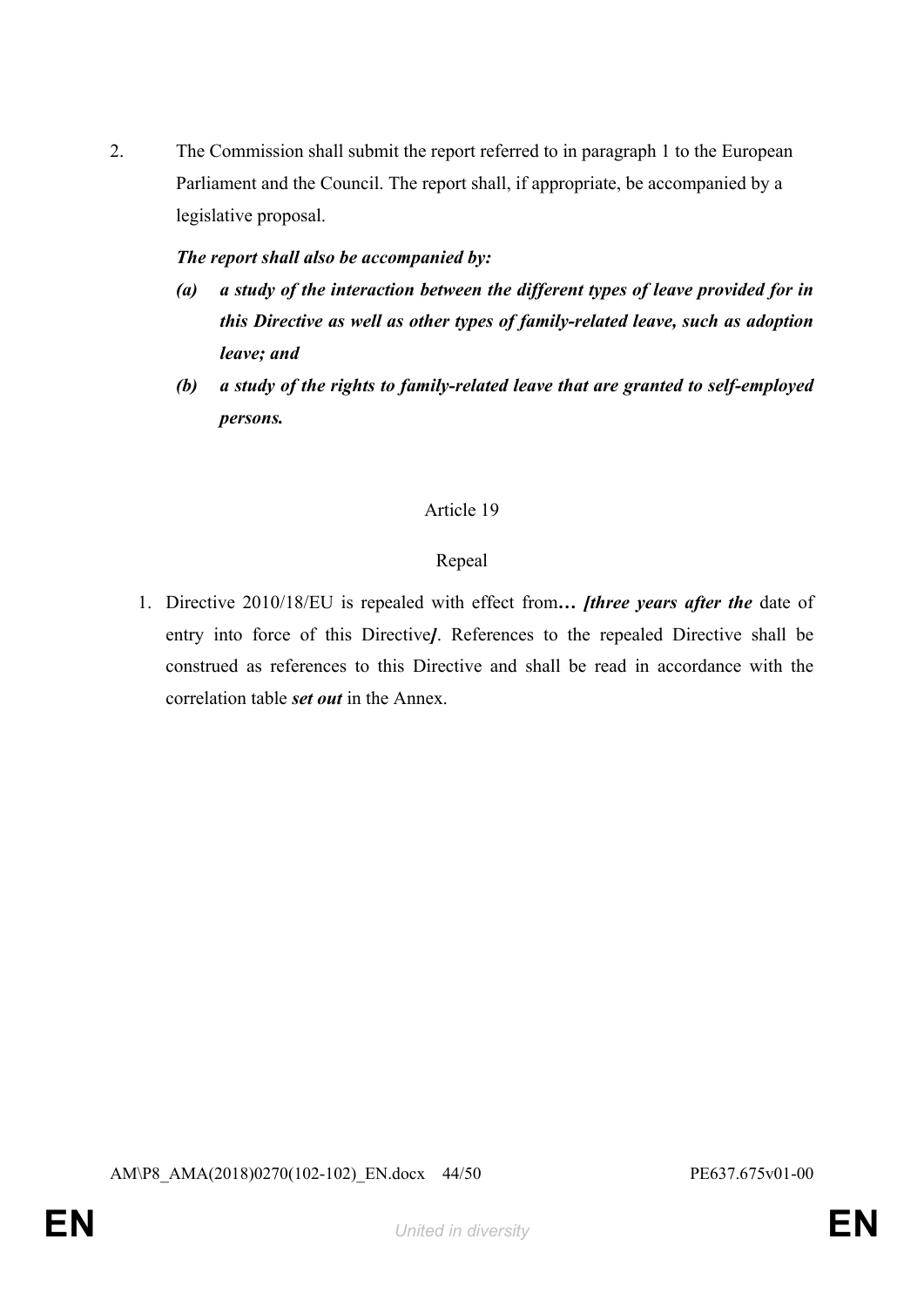2 *Notwithstanding the repeal of Directive 2010/18/EU pursuant to paragraph 1 of this Article, any period or separate cumulative periods of parental leave taken or transferred by a worker pursuant to that Directive before … [three years after the date of entry into force of this Directive] may be deducted from that worker's parental leave entitlement under Article 5 of this Directive.*

## Article 20

#### Transposition

- 1. Member States shall bring into force the laws, regulations and administrative provisions necessary to comply with this Directive *by... [three* years *after* the date of entry into force *of this Directive]*. They shall *immediately inform* the Commission *thereof*.
- *2*. *Notwithstanding paragraph 1 of this Article, for the payment or allowance corresponding to the last two weeks of parental leave as provided for in Article 8(3), Member States shall bring into force the laws, regulations and administrative provisions necessary to comply with this Directive by ... [five years after the date of entry into force of this Directive]. They shall immediately inform the Commission thereof.*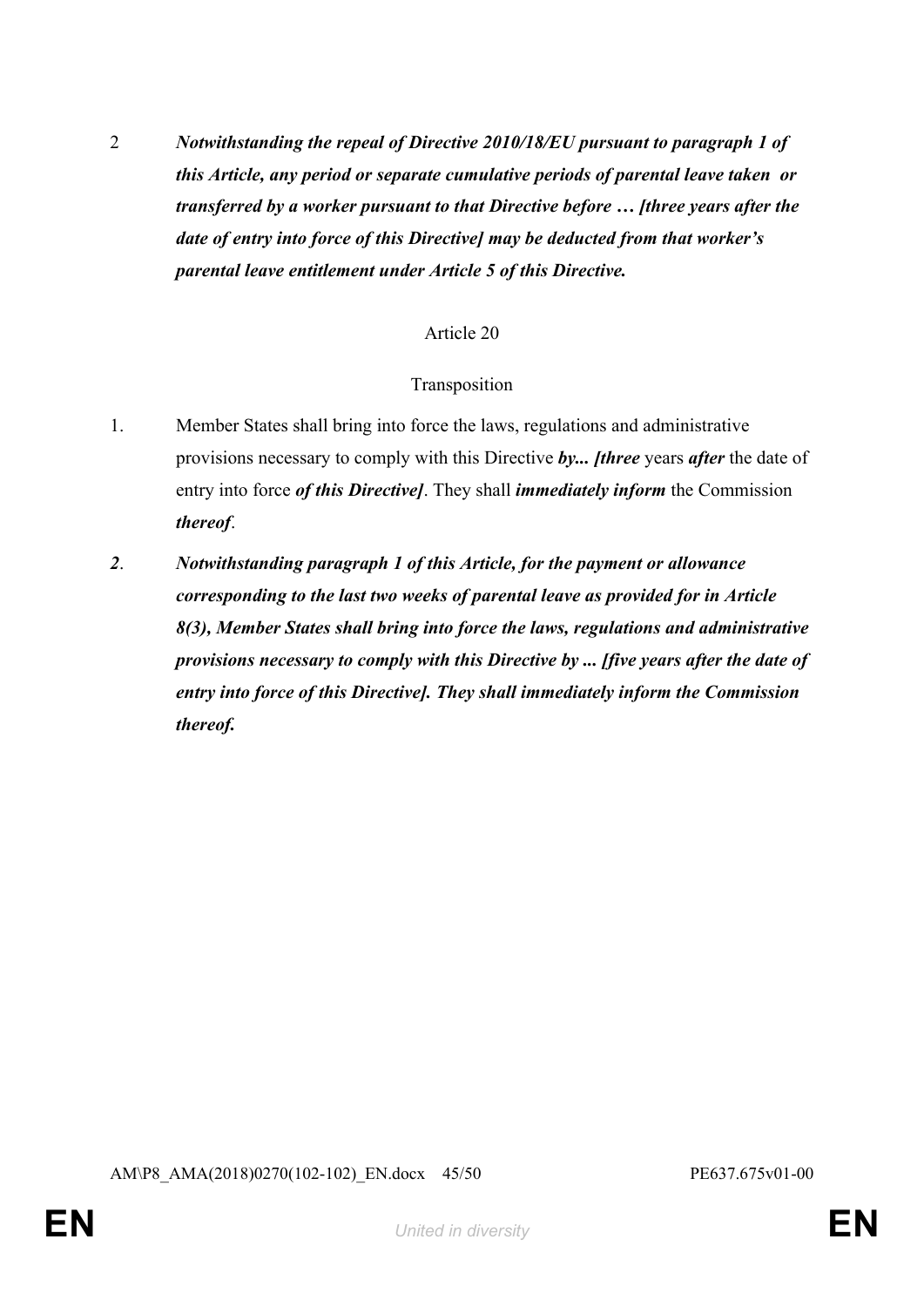- 3. When Member States adopt the *measures referred to in paragraphs 1 and 2*, they shall contain a reference to this Directive or *shall* be accompanied by such a reference on the occasion of their official publication. *The methods of making* such reference *shall be laid down by Member States*.
- 4. Member States shall communicate to the Commission the text of the main *measures* of national law which they adopt in the areas covered by this Directive.
- *5. The detailed rules and modalities for applying this Directive shall be established in accordance with national law, collective agreements or practice, as long as the minimum requirements and the objectives of this Directive are respected.*
- *6. For the purposes of complying with Articles 4, 5, 6 and 8 of this Directive and with Directive 92/85/EEC, Member States may take into account any period of, and payment or allowance with respect to, family-related time off work, in particular maternity leave, paternity leave, parental leave and carers' leave, available at national level which is above the minimum standards provided for in this Directive or in Directive 92/85/EEC, provided that the minimum requirements for such leave are met and that the general level of protection provided to workers in the areas covered by those Directives is not reduced.*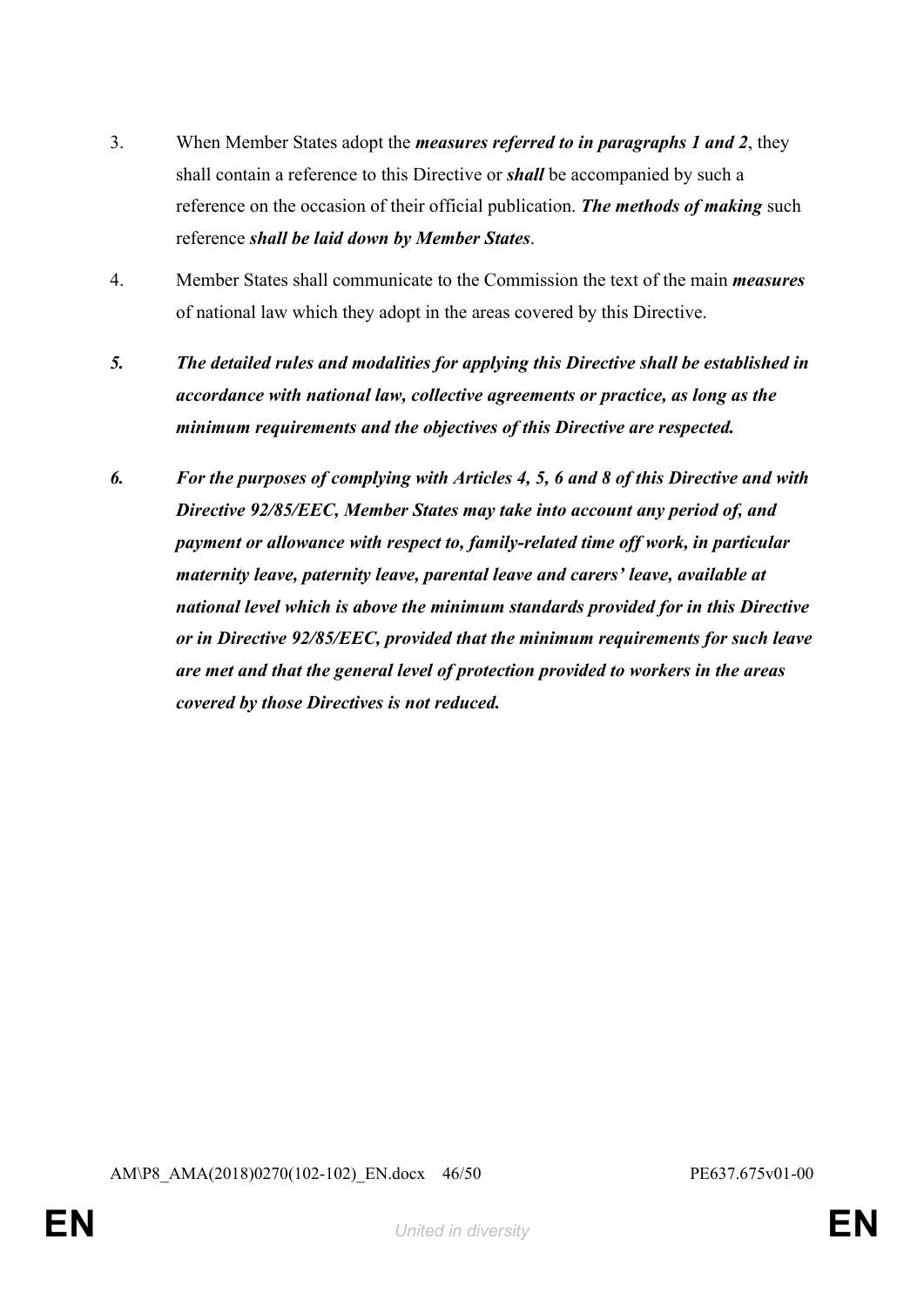- *7 Where Member States ensure a payment or an allowance of at least 65 % of the worker's net wage, which may be subject to a ceiling, for at least six months of parental leave for each parent, they may decide to maintain such system rather than provide for the payment or allowance referred to in Article 8(2).*
- 8. Member States may entrust *the* social partners with the implementation of this Directive, where *the* social partners jointly request to do so, provided that Member States take all the necessary steps to ensure that the results sought by this Directive are guaranteed at all times.

#### Entry into force

The Directive shall enter into force on the twentieth day following that of its publication in the *Official Journal of the European Union.*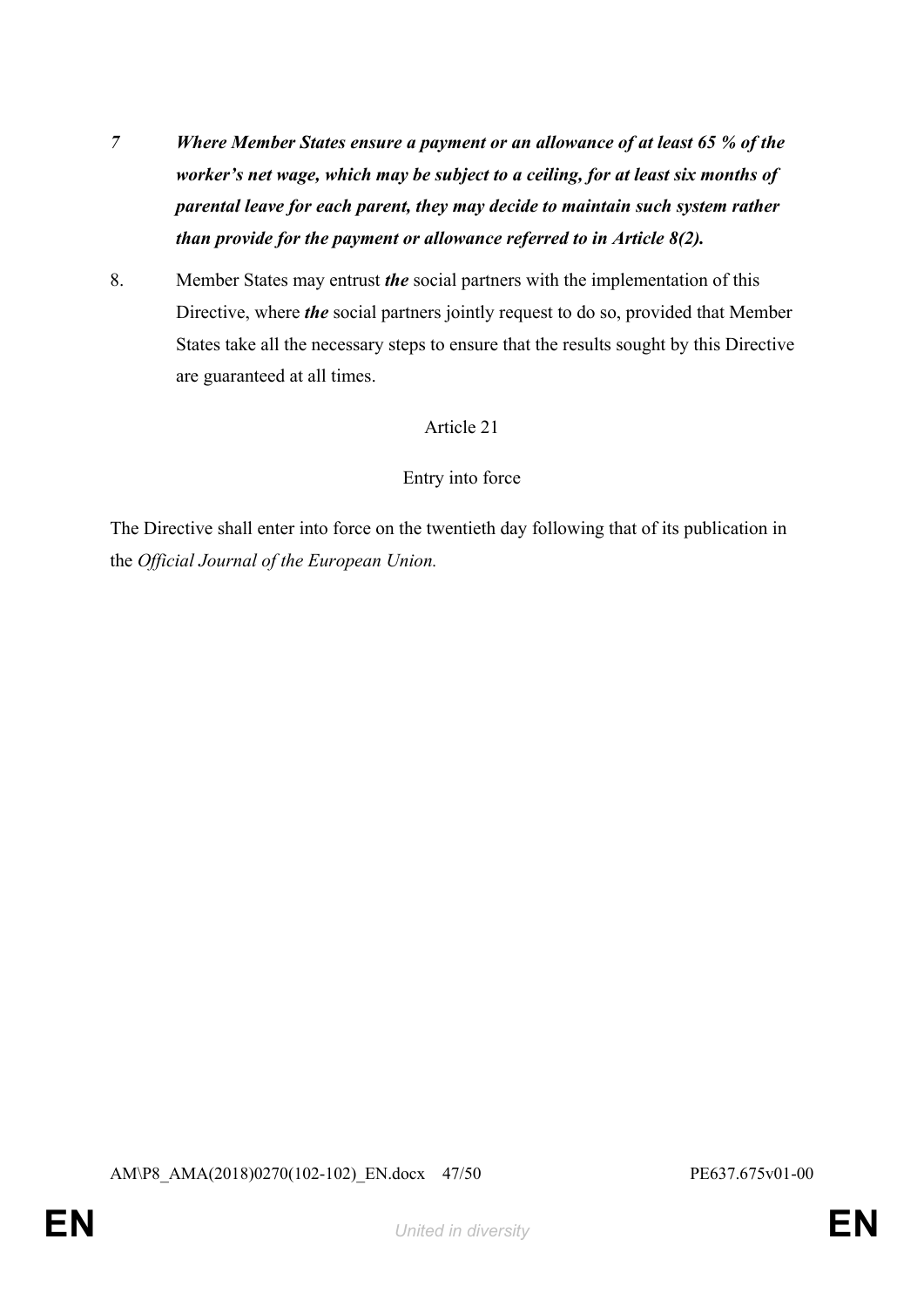## Addressees

This Directive is addressed to the Member States.

Done at ….,

For the European Parliament For the Council *The President The President*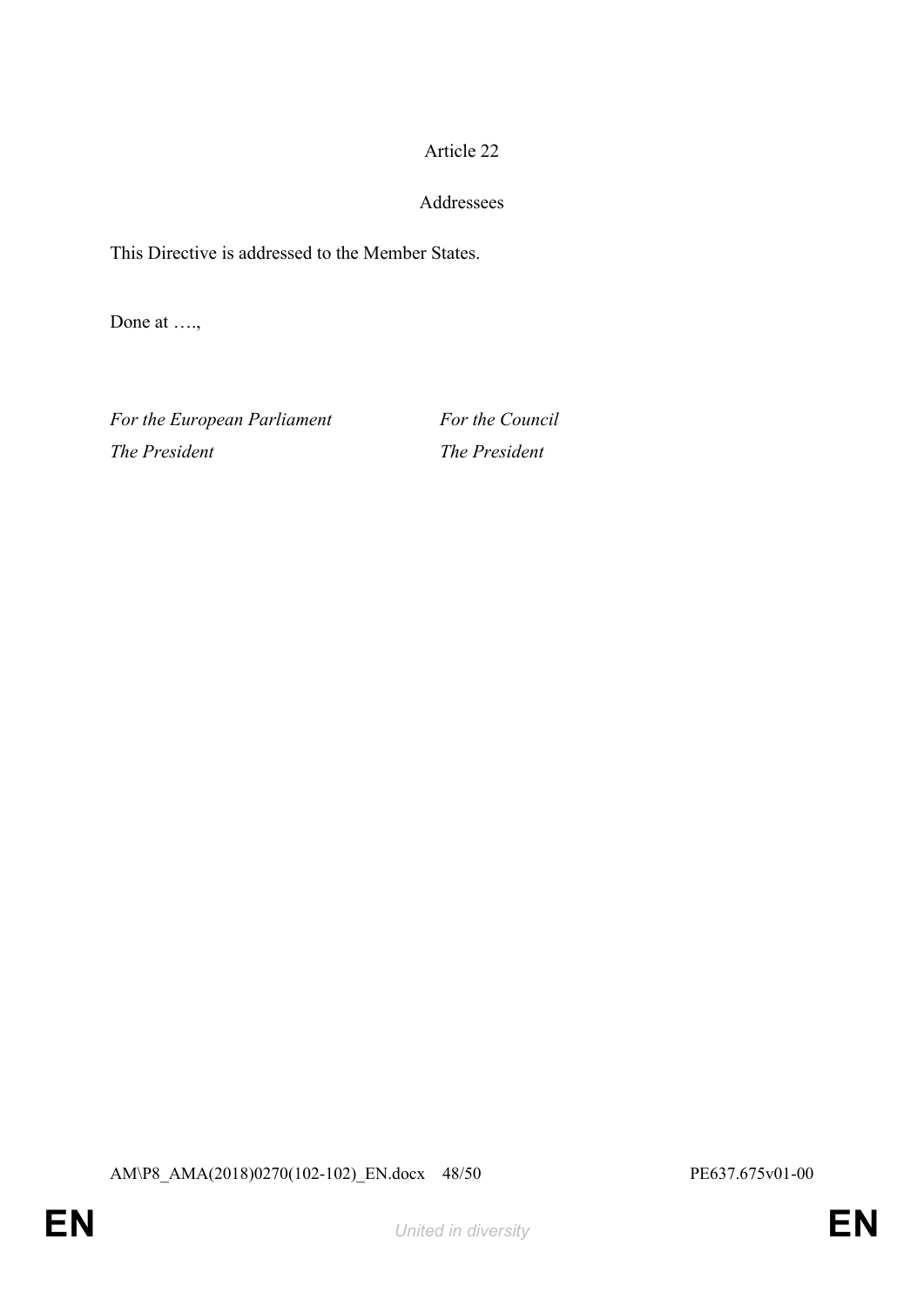## **ANNEX**

#### Correlation table

| Council Directive 2010/18/EU of 8 March<br>2010 implementing the revised Framework<br>Agreement on parental leave concluded by<br>BUSINESSEUROPE, UEAPME, CEEP and ETUC<br>and repealing Directive 96/34/EC (OJ L 68 of<br>18.03.2010, p. 13) | This Directive           |
|-----------------------------------------------------------------------------------------------------------------------------------------------------------------------------------------------------------------------------------------------|--------------------------|
| Clause $1(1)$                                                                                                                                                                                                                                 | Article 1                |
| Clause $1(2)$                                                                                                                                                                                                                                 | Article 2                |
| Clause $1(3)$                                                                                                                                                                                                                                 | Article 2                |
| Clause $2(1)$                                                                                                                                                                                                                                 | Article 5(1)             |
| Clause $2(2)$                                                                                                                                                                                                                                 | Article $5(1)$ and $(2)$ |
| Clause $3(1)(a)$                                                                                                                                                                                                                              | Article 5(6)             |
| Clause $3(1)(b)$                                                                                                                                                                                                                              | Article 5(4)             |
| Clause $3(1)(c)$                                                                                                                                                                                                                              | Article 5(5)             |
| Clause $3(1)(d)$                                                                                                                                                                                                                              |                          |
| Clause 3(2)                                                                                                                                                                                                                                   | Article 5(3)             |
| Clause $3(3)$                                                                                                                                                                                                                                 | Article 5(8)             |
| Clause $4(1)$                                                                                                                                                                                                                                 | Article 5(8)             |
| Clause $5(1)$                                                                                                                                                                                                                                 | Article 10(2)            |
| Clause 5(2)                                                                                                                                                                                                                                   | Article 10(1)            |